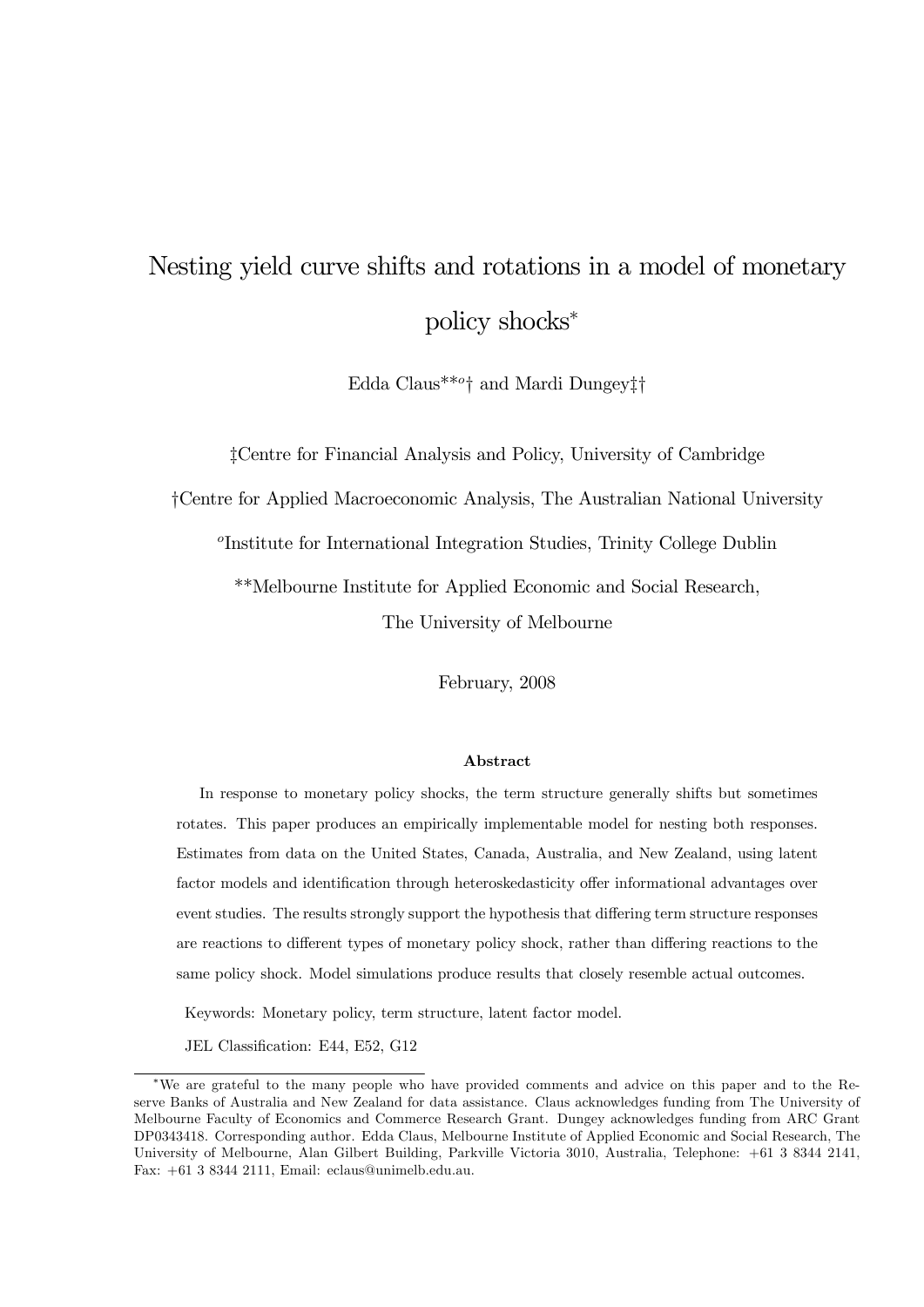## 1 Motivation

Changes in monetary policy do not produce consistent effects on the yield curve. In most instances, in line with the expectations hypothesis of the term structure of interest rates, the yield curve shifts in response to a monetary policy change, as shown in Figure 1(a). In other instances the yield curve rotates following a change in monetary policy, when changes in inflationary expectations mean that decreased short term rates result in higher long term rates, as shown in Figure  $1(b)$ .<sup>1</sup>

Figure 1: Response of US yield curves to a change in monetary policy

(a) Before and after a 25 b.p. (b) Before and after a 50 b.p



Despite this, the academic literature has so far focused on identifying at most two types of monetary policy move, anticipated and unanticipated moves. Such models allow for no more than two types of yield curve reaction: (i) no movement in the yield curve if the monetary policy move is fully anticipated by all market participants and (ii) either a shift or a rotation (but not both) determined by the data in response to an unanticipated monetary policy move, *i.e.*, a policy shock. The contribution of this paper is to allow for three types of move, anticipated monetary policy moves and two types of monetary policy shock, one type potentially causing a shift in the yield curve and the other potentially causing a rotation.

Motivations for monetary policy changes may not be homogenous. They may not only reflect economic developments but may also be a sign of changes in central bank preferences, objectives, or views about the structure of the economy; see Romer and Romer (1997). Ellingsen and Söderström (2001), for example, construct a theoretical model that produces shifts in the yield curve following monetary policy shocks in response to economic developments but yield curve rotations in response

<sup>&</sup>lt;sup>1</sup>All data used in this paper are sourced from the respective central bank websites. Market interest rates are assumed to be indicative of zero-coupon bond rates throughout.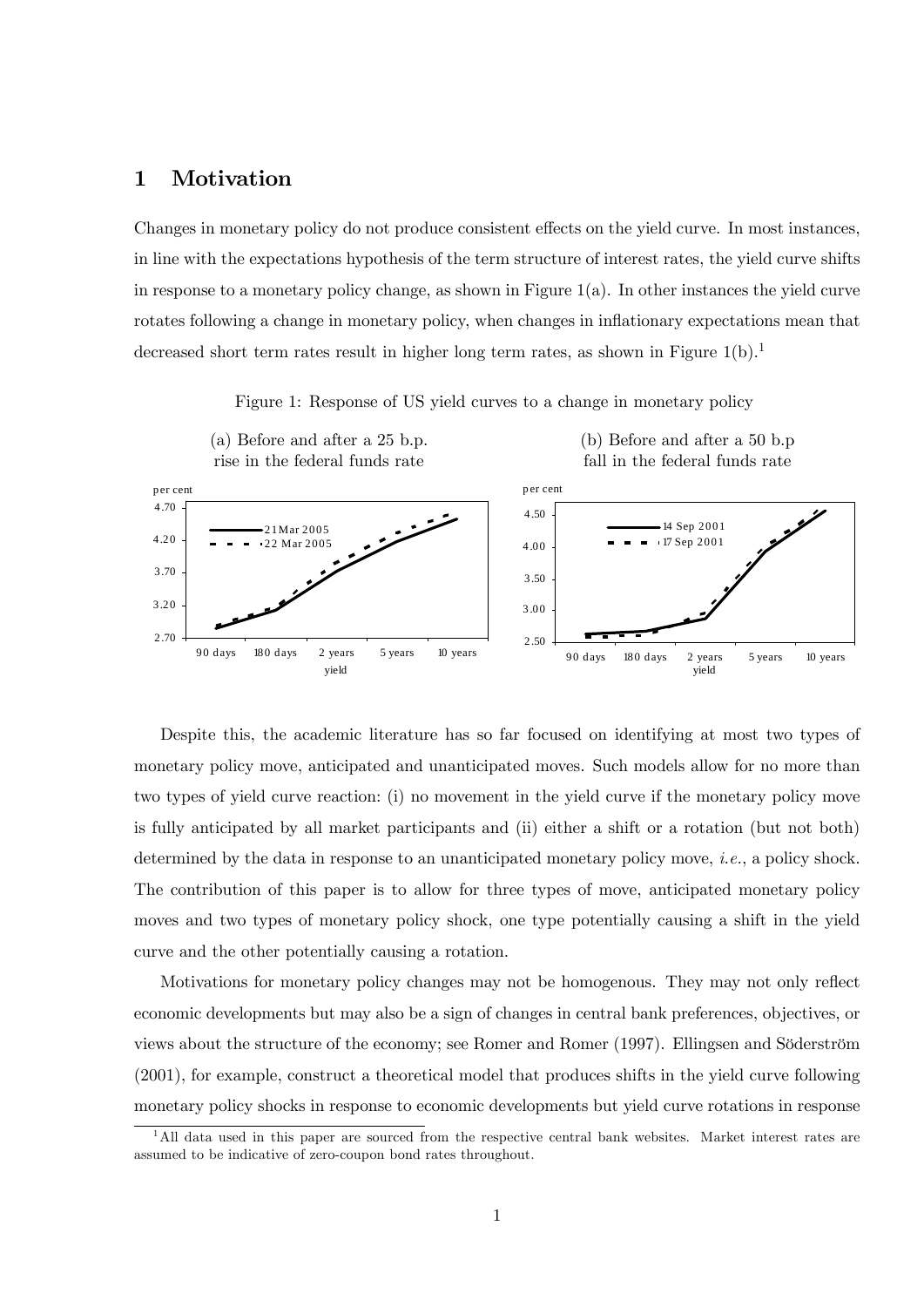to monetary policy shocks due to changes in central bank preferences. Romer and Romer (1989) identify six occasions between 1945 and 1989 when the US Federal Reserve (Fed) seems to have tightened policy not in response to real economic developments. Romer and Romer (2004) construct a new measure of monetary policy shocks for the United States by purging monetary policy changes from responses to economic developments (current and forecasts). They find that while the purged monetary policy shocks put downward pressure on inflation, those which were not purged displayed the common price puzzle effect. Rudebusch (2002) shows that estimated monetary policy rules in the United States between 1987 and 1999 are consistent with persistent special factors or shocks that cause the Fed to deviate from a Taylor type policy rule. Clarida, Galí and Gertler (2000) and Kim and Nelson (2006) also find differences in the conduct of monetary policy in the United States over the past thirty years or so.

Figures 2(a) to (d) provide an illustration that central bank preferences may not be static. Faced with similar (real time) information, four central banks, the Fed, the Bank of Canada (BoC), the Reserve Bank of Australia (RBA), and the Reserve Bank of New Zealand (RBNZ) do not always adjust monetary policy in a consistent manner. The four figures show the output and inflation gaps of the United Sates (Figure 2(a)), Canada (Figure 2(b)), Australia (Figure 2(c)), and New Zealand (Figure 2(d)) in quarters of changes in monetary policy.<sup>2</sup> A loosening is identified by a square and a tightening by a circle.<sup>3</sup> Observations in quadrant I (IV) indicate above (below) long run values for both inflation and output. In inflation targeting countries changes in policy in quadrant II (positive inflation gap and negative output gap) should mainly be tightenings. Similarly, changes in quadrant III (negative inflation gap and positive output gap) should mainly be loosenings in policy.

<sup>&</sup>lt;sup>2</sup>The US output and inflation gaps were constructed applying an HP filter (smoothing parameter = 1,600) to real time CPI inflation and real output data published by the Federal Reserve Bank of Philadelphia. The Canadian output gap data are those published by the BoC. The Australian output gap was supplied by the RBA based on the methodology of Gruen, Robinson and Stone (2005) using real time data as described in Stone and Wardrop (2002). For New Zealand, the output gap was supplied by the RBNZ. Observations post 1997Q1 are RBNZ internal estimates of the output gap in real time. Observations prior to 1997Q1 are based on applying the filter that is currently used for output gap estimations to the real time data at each point in time; see Karagedikli and Plantier (2005) for a description of the method. For the inflation targeting periods, the inflation gap is the difference between actual CPI inflation and the mid point of the target range. The inflation target in New Zealand prior to 1993 are internal estimates supplied by the RBNZ.

<sup>&</sup>lt;sup>3</sup>For those quarters including more than one change in monetary policy the assignment was based on the majority of the moves. Canadian, New Zealand and US data all include quarters with an equal number of tightenings and loosenings in policy. In Canada 1998Q3 and in the United States 1989Q2 include an equal number of rises and falls in the central bank rates. For those quarters, the assignment was based on the relative magnitude of the changes. For the quarter as a whole, the target rate posted a rise of 75 basis points in Canada and an 18.75 basis points fall in the United States. Hence 1998Q3 was assigned a circle in Canada and a square in the US. In New Zealand, three quarters, 1996Q3, 1996Q4 and 1997Q4, contain an equal number of tightening and loosing statements, so judgement was applied, 1996Q4 was identified as a loosening, and the others as tightenings.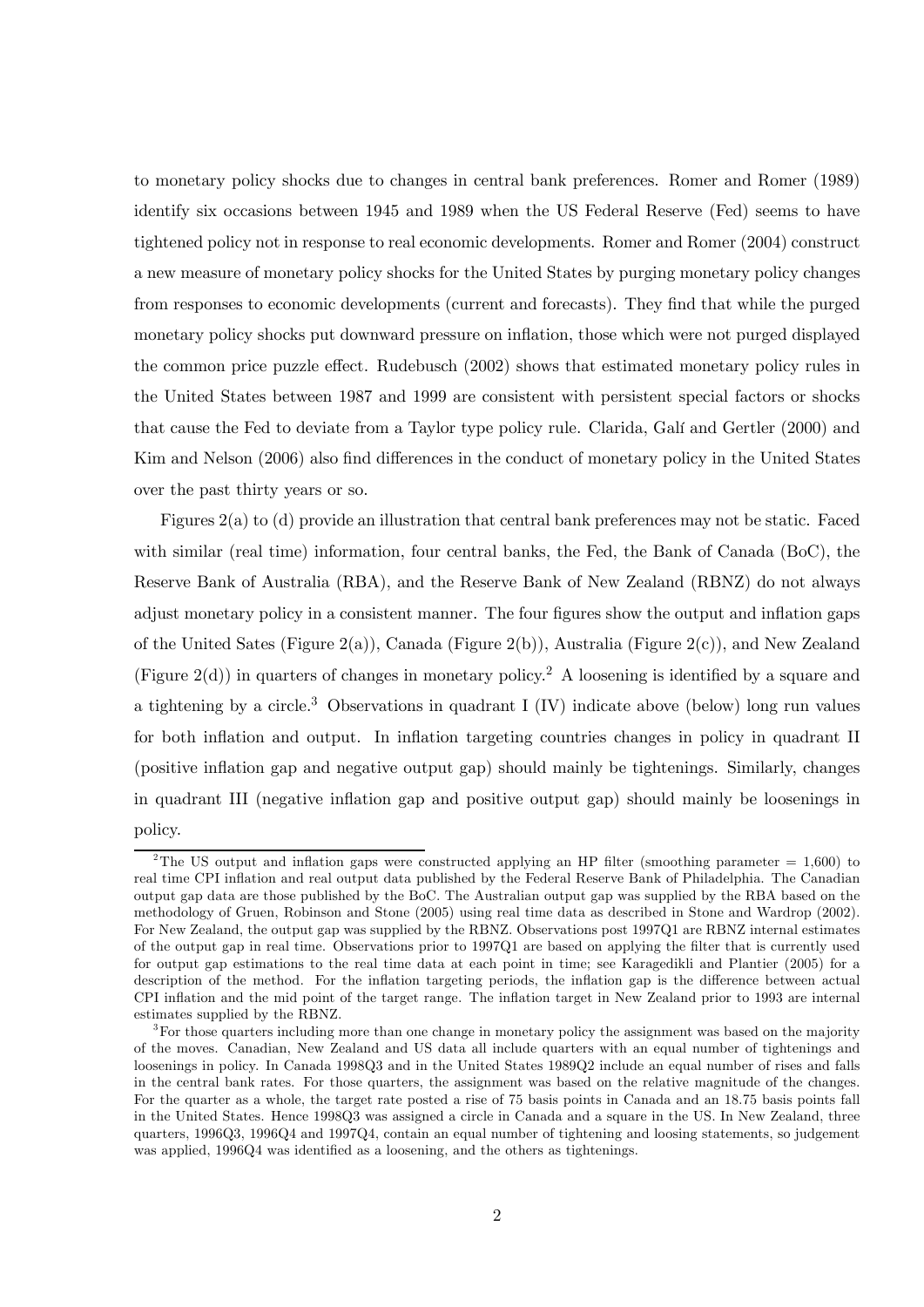

## Figure 2: Monetary policy moves in three inflation targeting countries (a) United States (b) Canada







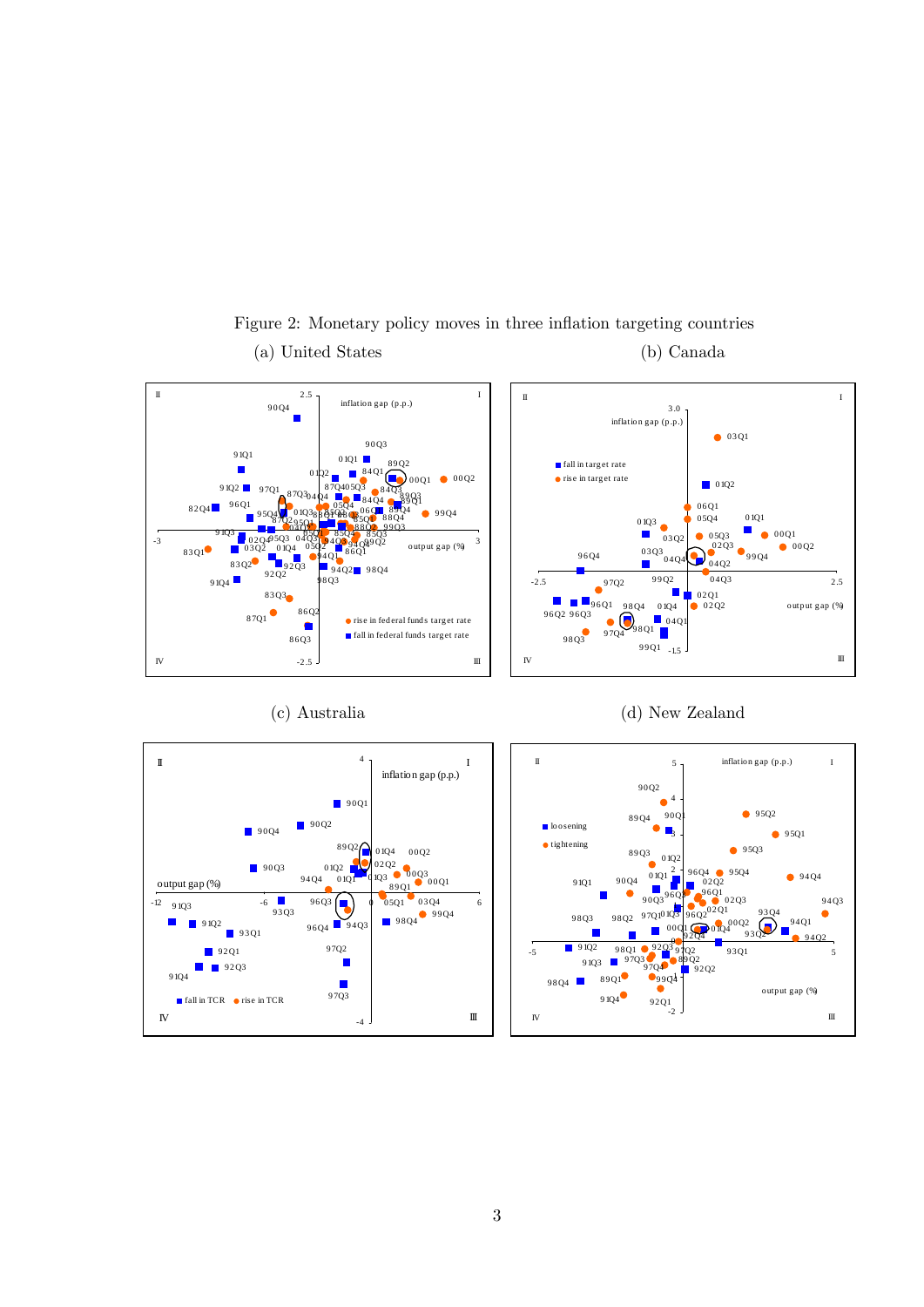Although three of the four central banks are inflation targeting, the figures show that all have responded equally or more often to output gaps compared with inflation gaps. All four central banks have loosened (tightened) policy when the output gap was negative (positive) even though the inflation gap would have warranted the opposite policy action (quadrants II and III). Further, and even more interestingly for the present purpose, all four central banks have taken opposite policy actions when faced with similar inflation and output gaps. Examples of these instances are marked by circles in the figures. They are (97Q1;01Q3) and (89Q2;00Q1) for the United States, (98Q1;98Q4) and (04Q2;04Q4) for Canada, (94Q3;96Q3) and (01Q4;02Q2) for Australia, and (92Q4;01Q4) and (93Q2;93Q4) for New Zealand.

Perhaps the most surprising element of the figures is the departure from a Taylor-type rule by all central banks. This is particularly true for the United States, Canada, and New Zealand. All have tightened policy in periods of non-negligible negative inflation and output gaps (quadrant IV) and have loosened policy in times of non-negligible positive inflation and output gaps (quadrant I). The tightenings in the presence of negative inflation and output gaps in the late 1990s are likely to reflect actions by the central banks of Canada and New Zealand to halt or at least slow the depreciation of their domestic currencies.<sup>4</sup> Further, tightenings in New Zealand in the late 1980s and early 1990s likely reflect a more rapid decline in inflation than anticipated by the RBNZ following the introduction of inflation targeting. For Canada, the loosenings in policy in 2001 despite large positive gaps may reflect sustained higher levels of total CPI inflation compared to core CPI inflation, the BoC's operating target.

Figures 2 (a) to (d) only give a rough indication that monetary policy shocks may not all be the same. This means that actual policy shocks may cause varied reponses in the market yield curve. Modelling two types of policy shock is not easily implementable within the traditional empirical framework of event studies or VARs that are typically used to test asset price responses to monetary policy shocks in economics.5 While pure monetary policy surprises may be separated from those in response to economic developments in these approaches, two types of pure shock cannot be easily identified.

The methodological innovations of this paper involve the use of latent factor models and identification through heteroskedasticity, building on recent work of Rigobon and Sack (2004) and Craine

 $4B<sup>4</sup>$ Both countries relied on the monetary conditions index (MCI) – the weighted average of the 90-day bank bill rate and the exchange rate expresssed as a trade weighted index (TWI); the RBNZ explicitly and the BoC implicitly. This meant that in response to large depreciations in the wake of the Asian crisis both central banks increased interest rates.

<sup>&</sup>lt;sup>5</sup> Prominent examples of the event study approach are Cook and Hahn (1989), Kuttner (2001), and Cochrane and Piazzesi (2002) while those of VARs are Sims (1992), Cushman and Zha (1997) and Bernanke and Mihov (1998).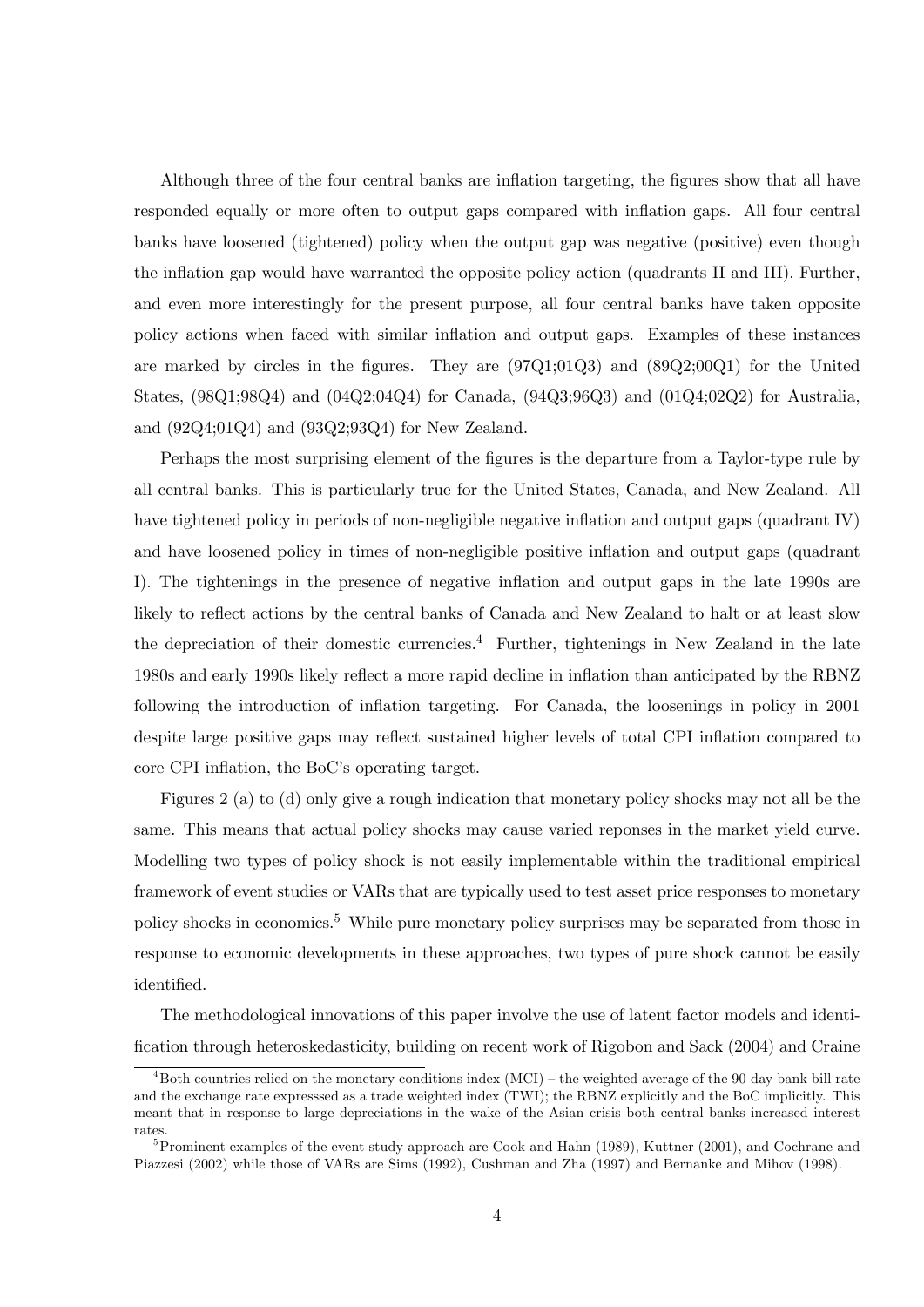and Martin (2007) who show that these models have an informational advantage over event studies. Applications of the model on daily data from the United States, Canada, Australia, and New Zealand produce strong results corroborating the existence of two alternative types of monetary policy shock which map directly into shift and rotation outcomes in the observed data. Simulations generated from the models strongly support the consistency of a model which is able to nest the two types of responses in the yield curve to monetary policy shocks.

The paper proceeds as follows. Section 2 outlines an empirically implementable specification for estimating the effects of changes in monetary policy on the yield curve. Section 3 discusses the data and Section 4 gives the estimation results. Section 5 offers some concluding remarks.

## 2 An Empirically Implementable Specification

The effects of monetary policy moves on the yield curve have been investigated via event studies such as Cook and Hahn (1989) and more recently Hardy (1998) and Thornton (1998, 2004). In event studies, infrequent monetary policy event days are extracted from the higher frequency yield curve observations. A weakness of this approach is that it does not generally distinguish between the expected and unexpected component of the policy changes and can therefore not be construed as a 'pure' policy shock. One means of focussing on the unanticipated nature of monetary policy shocks has been to represent them as the residuals from VAR models, for example Sims (1992), Edelberg and Marshall (1996), Bagliano and Favero (1998), Evans and Marshall (1998) and Peersman (2002), although this has been the subject of heated debate between Sims (1998) and Rudebusch (1998). Another alternative is to use futures data to account for unexpected changes in monetary policy; see, for example, Kuttner (2001), Faust, Swanson and Wright (2004), and Gürkaynak, Sack and Swanson (2005).

Romer and Romer (1989, 1994, and 2004) follow a narrative approach and examine historical Federal Reserve Board documents to isolate changes in US monetary policy that were in response to changed economic conditions from those that were in response to changes in the Fed's preferences. In spirit similar to Romer and Romer, but relying on more formal quantitative analysis, Owyang and Ramey (2004) build a regime switching model to separate US monetary policy changes in response to changed economic activity from those in response to changed central bank preferences.

There are several draw-backs in using any of the above methods to test for the presence of differing monetary policy shocks. VAR models incorporating economic variables are generally low frequency, while interest rate data typically respond to shocks expeditiously. It may be difficult to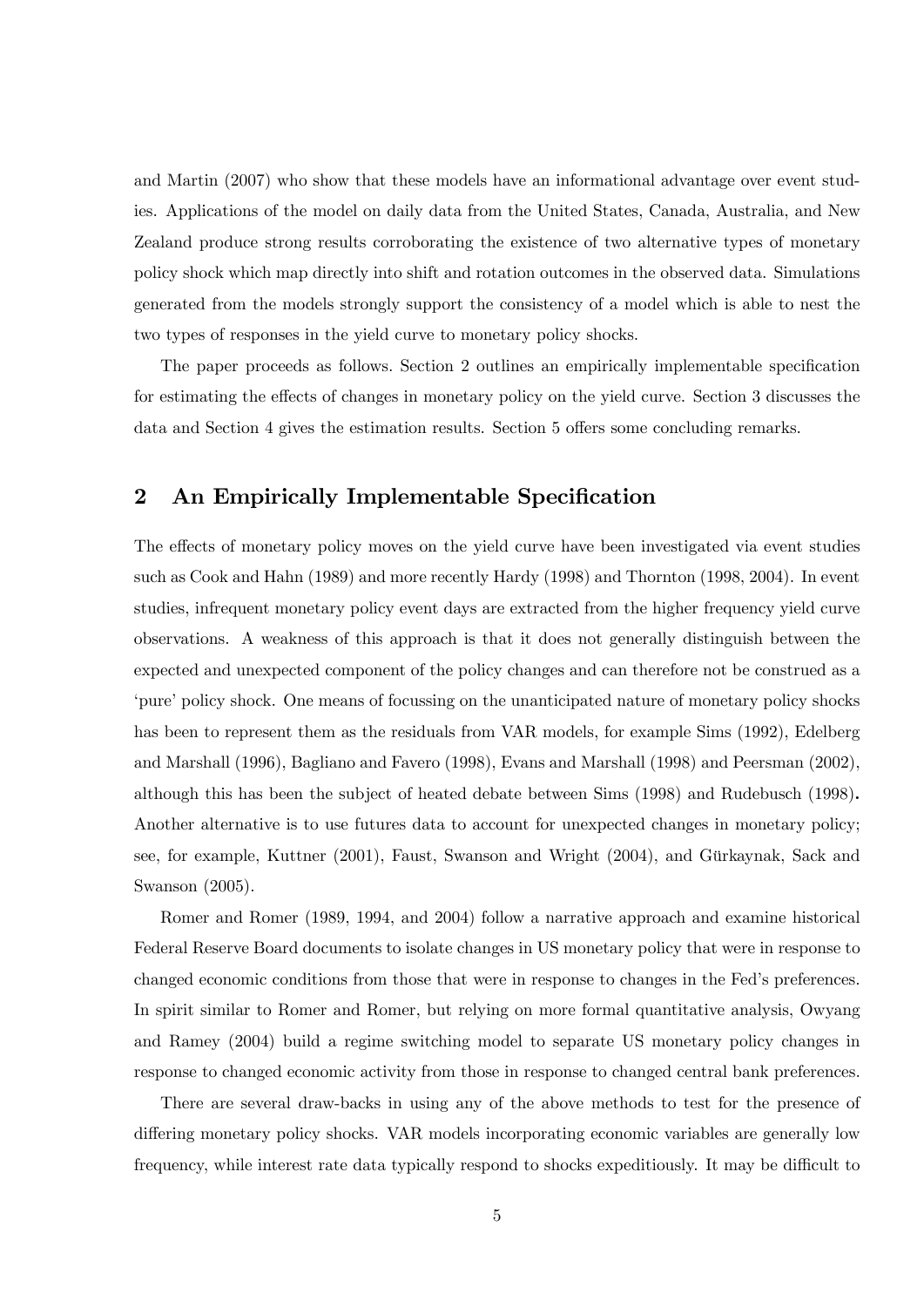extract from quarterly or monthly data the reaction of interest rates to an event occurring on a specific day. The potential to apply the Romer and Romer (2004) or Owyang and Ramey (2004) method augmented with futures market data is limited outside the United States due to a lack of central bank documents and futures data. Further, an integrated model that identifies the shocks and estimates their effects on various market interest rate is preferable to a two step approach of first identifying the shocks and then estimating their effects on market interest rates.

Nesting both the identification and estimation of the impact of monetary policy shocks can be done in a latent factor framework. In the finance literature, returns are often modelled as a function of one or more latent factors. A model of the change in a given interest rate can be expressed as<sup>6</sup>

$$
r_{j,t} = \gamma_j a_t + \delta_j d_{j,t},\tag{1}
$$

where  $r_{j,t}$  is the demeaned first difference of the interest rate at maturity j at time t,  $a_t$  is a shock common to all maturities at time t, and  $d_{j,t}$  represents the idiosyncratic shocks to  $r_{j,t}$ ; see the key study of Cox, Ingersoll and Ross (1985). The parameters  $\gamma_i$  and  $\delta_j$  are the factor loadings. The common shock  $a_t$  to all maturities may be, but does not necessarily represent, macroeconomic shocks; see Ramchander, Simpson and Chaudhry (2005). This simple factor model is often extended to include more than one common shock, as for example in Knez, Litterman and Scheinkman (1994) and Dai and Singleton (2000). Multiple factors are included to represent different movements in the yield curve, such as changes in the level, the slope or the curvature of the yield curve; Diebold, Rudebusch and Aruoba (2006) and Craine and Martin (2007).

Two curvature factors are added to equation (2), one which distinguishes the shorter end of the yield curve, and another which distinguishes the longer end. Augmenting equation (1) with these two additional common factors leads to

$$
r_{j,t} = \gamma_j a_t + \kappa_j I_\kappa b_t + \tau_j I_\tau c_t + \delta_j d_{j,t},\tag{2}
$$

where  $b_t$  and  $c_t$  are common factors representing changes in curvature and

$$
I_{\kappa} = \begin{cases} 1 & \text{for} \qquad j < j^* \\ 0 & \text{otherwise} \end{cases}
$$

 $6$ As in many cases with interest rates, the data are found to be highly persistent and have near unit root properties. Thus the model is presented in terms of changes.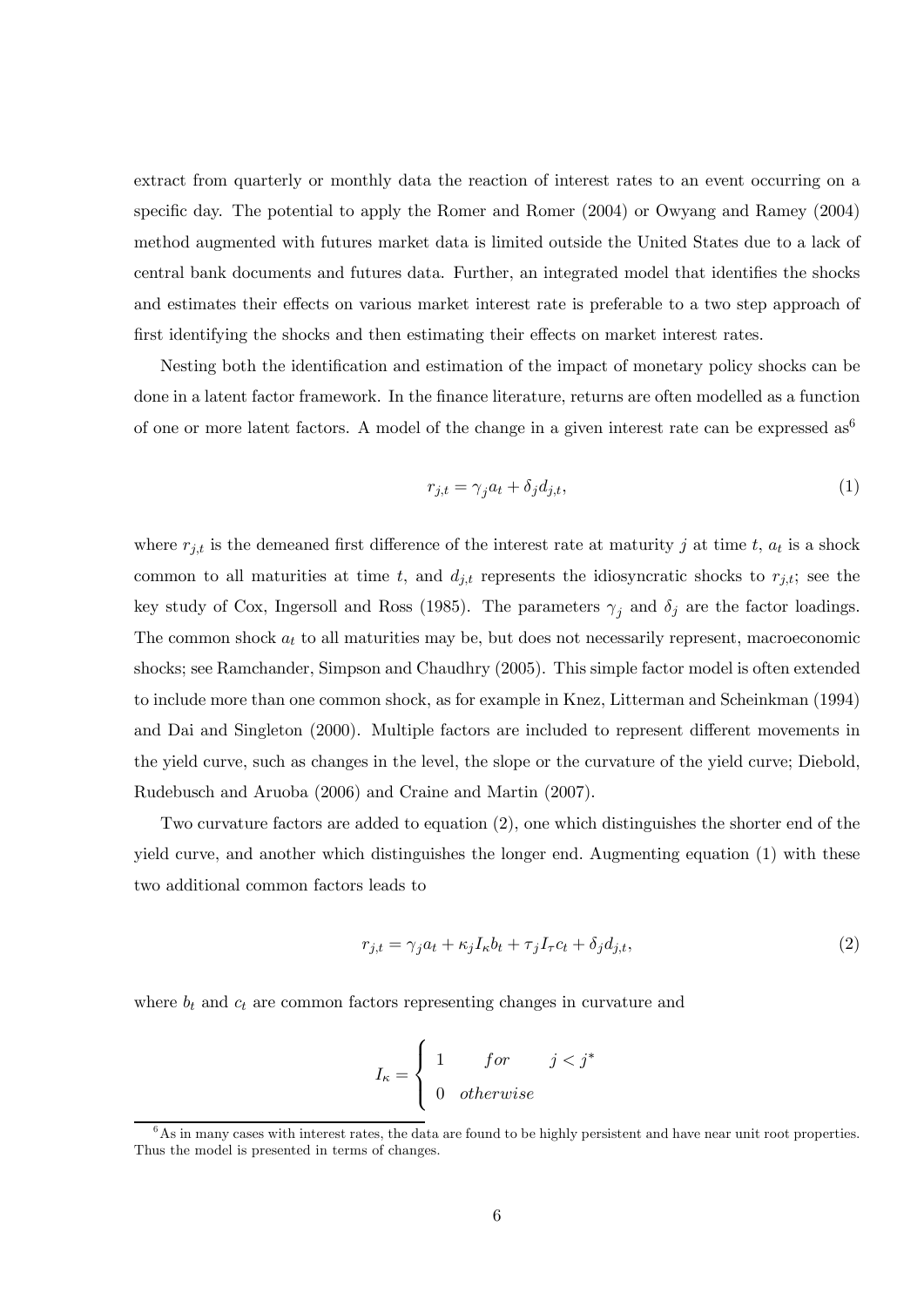$$
I_{\tau} = \begin{cases} 1 & \text{for} & j \geq j^* \\ 0 & \text{otherwise} \end{cases}.
$$

The value of  $j^*$  represents the maturity at which the long and short ends are distinguished. Though  $j^*$  was chosen exogenously in the estimations below, the sensitivity of this choice was checked by varying the value of  $j^*$ .<sup>7</sup>

The process in equation (2) applies to the interest rates on all days. In addition to these four shocks, the yield curve is presumed to respond to changes in monetary policy so that additional factors apply on monetary policy days. The focus of this paper is to investigate the existence of two different types of monetary policy shock possibly causing different reactions in market yields, as shown in Figures 1(a) and 1(b). To allow for these potentially differing responses, all interest rates respond to two types of monetary policy shock that apply only on monetary policy days. Including two monetary policy shocks in equation (2) gives the final model,

$$
r_{j,t} = \alpha_j m_t + \beta_j n_t + \gamma_j a_t + \kappa_j I_\kappa b_t + \tau_j I_\tau c_t + \delta_j d_{j,t},\tag{3}
$$

where  $m_t$  and  $n_t$  represent the two monetary policy shocks with factor loadings  $\alpha_j$  and  $\beta_j$  which occur only on monetary policy days. These two sets of factor loadings are the parameters of interest here while all other factor loadings are nuisance parameters. By assumption all factors are independent and identically distributed with zero means and unit variances.

#### 2.1 Identification

While initially equation (3) seems unidentified, there are identifying features. Monetary policy shocks  $(m_t \text{ and } n_t)$  occur only on exogenously identified monetary policy days and can be separated from the common shock,  $a_t$ . The common shocks  $b_t$  and  $c_t$  can be separated from each other and from  $a_t$  because they do not all apply to the same maturities. To separate the two monetary policy shocks, a restriction is imposed such that the effect of a given size of monetary policy movement at the short end of the yield curve is the same in each type of shock so that  $\alpha_1 = \beta_1$  where  $r_{1,t}$ represents the short term interest rate which is most closely related to changes in the central bank rate. This identifying restriction is motivated by the fact that, barring exceptional circumstances, changes in the central bank rate are generally in the order of 25 basis points. The contentious issue of the effects of monetary policy shocks relates to the long end of the yield curve. General

<sup>&</sup>lt;sup>7</sup>The results from this sensitivity analysis are not presented here but are available from the authors.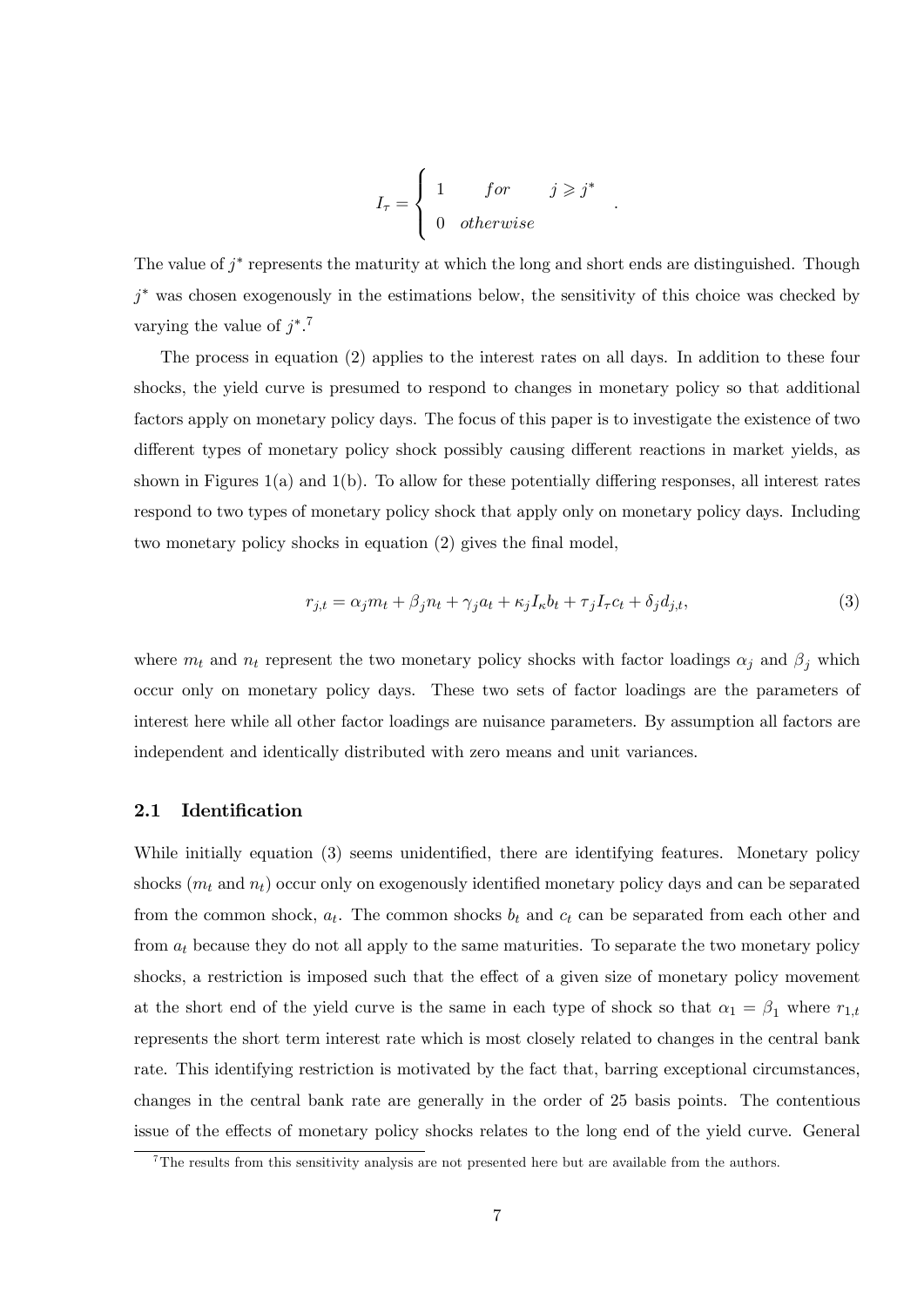agreement exists that short yields move in line with changes in the central bank rate irrespective of the response of long yields. Central banks typically implement monetary policy by influencing short term interest rates.  $\alpha_1 = \beta_1$  translates into assuming that the central bank's influence over short term interest rates is stable over the sample period.

The practical separation of the shocks means that empirical identification can be achieved through the covariance matrix of the changes in interest rates across maturities. Using the independence assumption, on non monetary policy days, when  $m_t = n_t = 0$ , the covariance matrix,  $\Omega_X$ of a system of k maturities with  $2 < j^* < k$  for the curvature shocks, is given by

$$
\Omega_X = \begin{bmatrix}\n\gamma_1^2 + \kappa_1^2 + \delta_1^2 \\
\gamma_2 \gamma_1 + \kappa_2 \kappa_1 & \gamma_2^2 + \kappa_2^2 + \delta_2^2 \\
\dots & \dots & \dots \\
\vdots & \vdots & \ddots \\
\vdots & \vdots & \ddots \\
\gamma_k \gamma_1 + \tau_k \tau_1 & \gamma_k \gamma_2 + \tau_k \tau_2 & \dots & \gamma_k^2 + \tau_k^2 + \delta_k^2\n\end{bmatrix}.
$$
\n(4)

On monetary policy days, when  $m_t, n_t \neq 0$ , the covariance matrix,  $\Omega_M$  is given by

$$
\Omega_M = \n\begin{bmatrix}\n\alpha_1^2 + \beta_1^2 + \gamma_1^2 + \kappa_1^2 + \delta_1^2 & \cdots & \cdots \\
\alpha_2 \alpha_1 + \beta_2 \beta_1 + \gamma_2 \gamma_1 + \kappa_2 \kappa_1 & \cdots & \cdots \\
\vdots & \vdots & \ddots & \vdots \\
\alpha_{k-1} \alpha_1 + \beta_{k-1} \beta_1 + \gamma_{k-1} \gamma_1 + \tau_{k-1} \tau_1 & \cdots & \alpha_{k-1} \alpha_k + \beta_{k-1} \beta_k + \gamma_{k-1} \gamma_k + \tau_{k-1} \tau_k \\
\vdots & \vdots & \ddots & \vdots \\
\alpha_k \alpha_1 + \beta_k \beta_1 + \gamma_k \gamma_1 + \tau_k \tau_1 & \cdots & \alpha_k^2 + \beta_k^2 + \gamma_k^2 + \tau_k^2 + \delta_k^2\n\end{bmatrix}.\n\tag{5}
$$

In line with the indentifying restriction that a given monetary policy shock has the same effect at the short end irrespective of the reaction of the long end of the yield curve,  $\alpha_1^2$  is set equal to  $\beta_1^2$  in the estimations below.

The model is estimated using GMM techniques, based on the second moments as specified in equations (4) and (5). In the case of an overidentified model, which occurs when there are four or more interest rates, the Hansen (1982) method for combining the generated moment conditions with the number of parameter estimates is implemented, using a Newey-West weighting scheme to determine the truncation for the autocovariance matrix.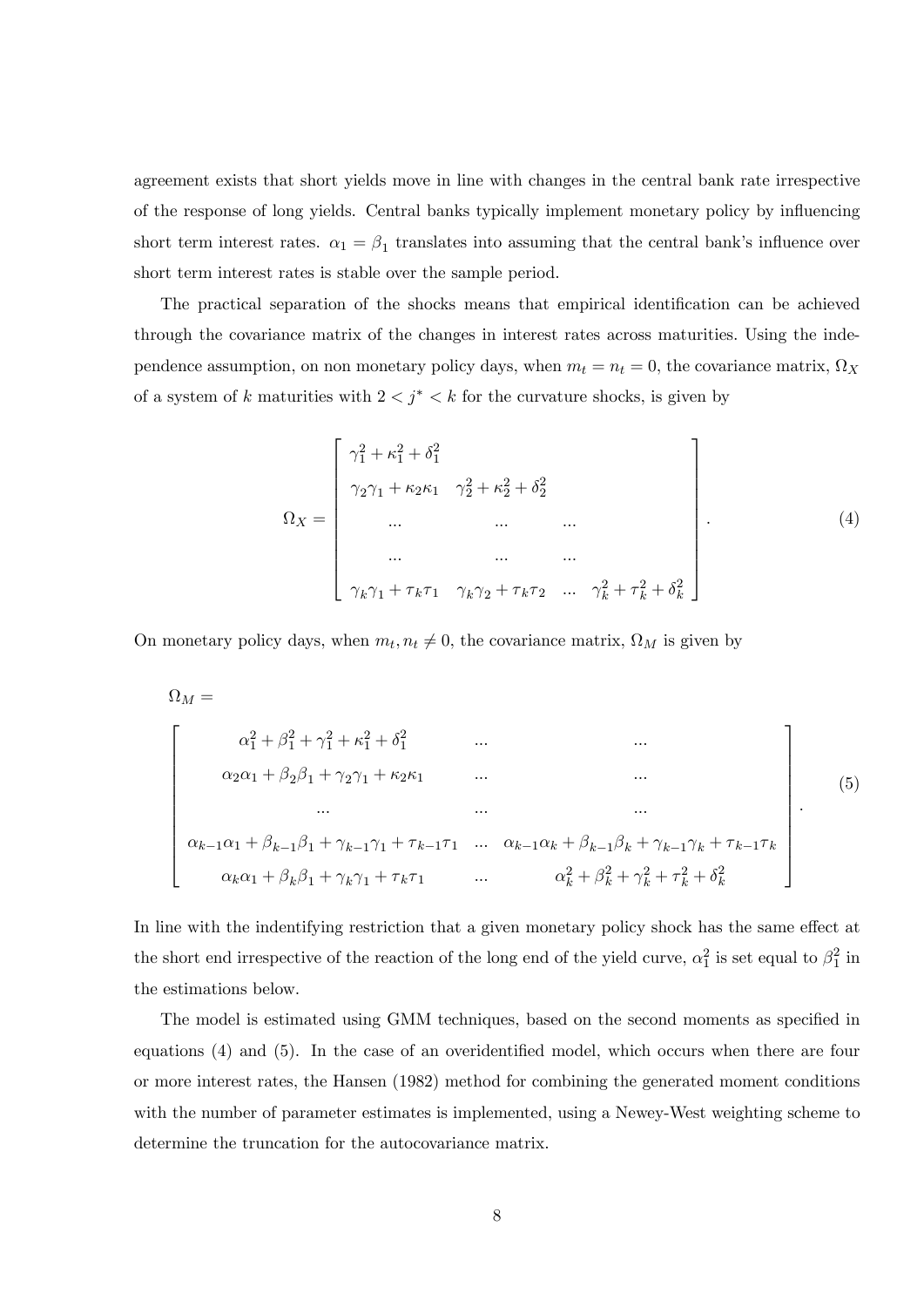## 3 Data

The latent factor model is applied to daily interest rate data of the United States, Canada, Australia and New Zealand. The choice of these four countries was guided by a number factors. Most importantly, changes in monetary policy can be identified in all four countries. The United States is an obvious benchmark as the most important global bond market. Canada, Australia and New Zealand are a natural choice as these three are early adopters of inflation targeting and have therefore been experiencing a stable goal for monetary policy, a particular inflation rate that can be checked against a firmly established target and good histories of monetary policy announcements.

In the United States changes in the federal funds rates since January 1971 are available from the Board of Governors of the Federal Reserve System website. New Zealand was the first country to implement a specific inflation target for monetary policy, announced in 1989 and Canada was the second in 1991. Australia followed a few years later, with the formal announcement of inflation targeting occurring in 1993. In practice both Canada and Australia may have begun some years earlier (see Ragan (2005), de Brouwer and Gilbert (2003)). All three central banks are explicitly announcing and explaining changes in monetary policy, the RBA since 1990 and, formally the RBNZ since 1999. For Canada, a chronology of changes in monetary policy is publicly available from the BoC since 1935 while changes in policy have been explained by press releases since 1994 (see Lafrance (2000)).

#### United States

The sample period for the United States is 28 September 1982 to 5 April 2006 and policy changes are identified by changes in the federal funds rate.<sup>8</sup> In those 24 years, the Fed adjusted policy 141 times, reflecting 71 increases and 70 decreases in the federal funds rate. Policy is decided by the Federal Open Market Committee (FOMC) and since February 1994 policy actions are announced on the day of the FOMC meeting. The FOMC meets on eight scheduled days during the year and holds other meetings as needed such as those on 13 and 17 September 2001. The sample period contains 63 scheduled meeting days on which monetary policy remained unchanged and two unscheduled meetings days on which policy also remained unchanged.

#### Canada

The sample period for Canada is 22 February 1996 to 5 April 2006<sup>9</sup> and policy changes are

 $8$ Thornton (2006) shows that the FOMC has been effectively targeting the federal funds rates since 1982. There is some controversy whether all changes in the federal funds rate represent changes in monetary policy. Romer and Romer (2004) show that the federal funds rate may vary for reasons other than changes in monetary policy. We acknowledge this but assume that these instances are few and should hence not bias the empirical results.

 $9$ Although the BoC website provides a chronology of changes in the bank rate since the founding of the BoC in 1935,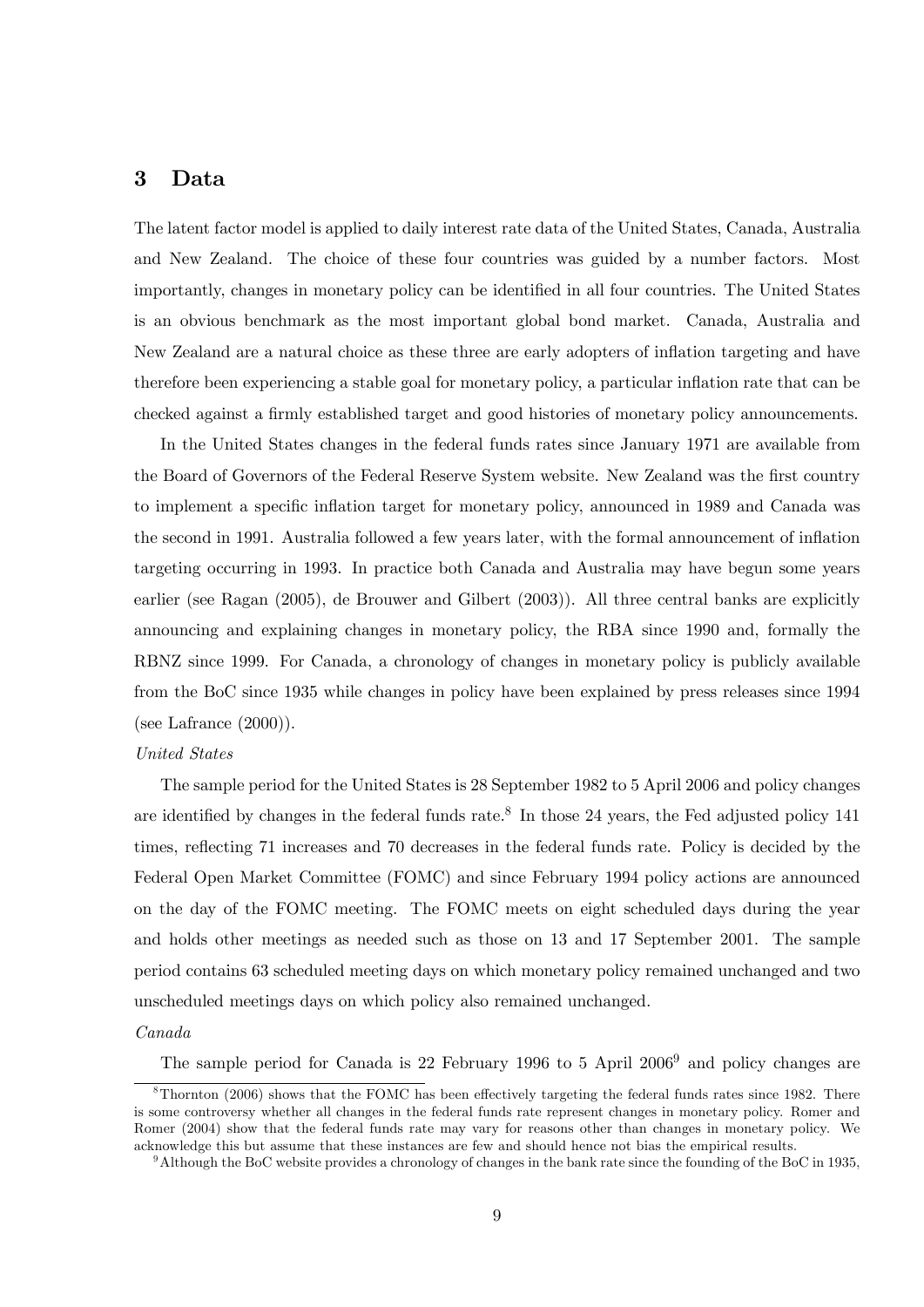identified by changes in the target for the overnight rate. Over that 10 year period, monetary policy changed 50 times, reflecting 22 increases and 28 decreases in the target rate. Two changes in the bank rate are excluded as the target for the overnight rate did not change on those dates. These are 22 February 1996 and 16 October 1996 when the bank rate increased 9 and decreased 25 basis points while the target rate remained unchanged at 5.19 and 3.75 percent.

In November 2000, the BoC introduced eight fixed announcement days per year on which it communicates whether the target for the overnight rate is adjusted or remains unchanged. The target rate may however change in addition to these fixed dates as on 17 September 2001 when the BoC decreased the target rate 25 basis points in response to the terrorist attacks in the United States on 11 September 2001.

#### Australia

The sample period for Australia is 4 January 1989 and 5 April 2006. Policy changes from January 1990 are from RBA press releases. Prior to this data are available in Dungey and Hayward (2000) from 1985 to 1989. There is evidence of a shift in volatility of Australian interest rates in 1988, hence the investigation here begins in 1989. Since July 1997, the RBA has announced changes to the target cash rate (TCR) on the day following its 11 monthly Board meetings - on the first Tuesday of each month except January - so that all changes since then have occurred on the Wednesday mornings following the first Tuesday of the month.<sup>10</sup>

In total, there are 43 days on which monetary policy changed between 4 January 1989 and 5 April 2006. In those 17 years, the RBA decreased the TCR 27 times and increased the rate 16 times. In addition, there are 79 Wednesdays following the first Tuesday of the month since July 1997 on which the TCR did not change.

#### New Zealand

The sample period for New Zealand is 26 January 1989 and 5 April 2006. Starting from 17 March 1999, policy changes are identified by changes in the official cash rate (OCR). Prior to March 1999 the RBNZ operated more informally, implementing monetary policy through public announcements, so called open mouth operations. The dates for monetary policy changes prior to March 1997 are from the chronology of open mouth operations in Guthrie and Wright (2000) (covering January 1989 to September 1997) and Claus (2006) (September 1997 to March 1999).

Canada's central bank rate and its operation have experienced a number of changes over the past 70 years. The sample here covers the most recent means of operation since February 1996. The 22 February starting point is in line with the starting point of the current key interest rate period determined by the BoC; see A history of the key interest rate (http://www.bankofcanada.ca/en/policy/bankrate\_history.html)

<sup>&</sup>lt;sup>10</sup>The Dungey and Hayward date of 20 May 1989 was corrected to 19 May 1989. From February 2008 monetary policy announcements in Australia will occur on the Tuesday afternoon of the Board meetings.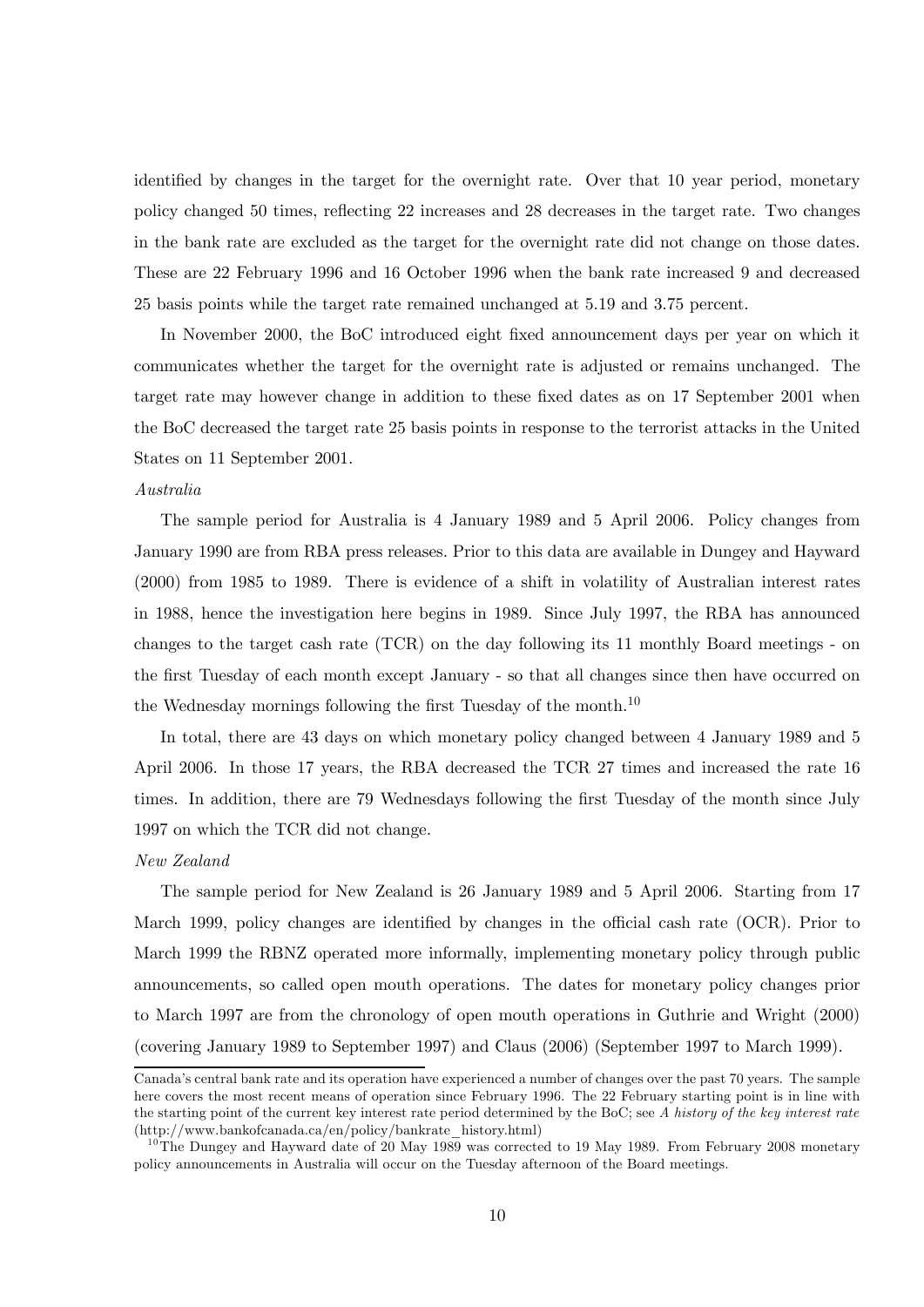Between 26 January 1989 and 5 April 2006, the RBNZ changed monetary policy 167 times. Policy was tightened 101 times and was loosened 66 times. With the 26 May 1998 Monetary Policy Statement, the RBNZ announced that, barring any exceptional circumstances, announcements or cash target changes would be made at 9.00 a.m. on Wednesdays and it would remain silent on these days if it was broadly satisfied with the way conditions had evolved. The sample period contains 31 Wednesday Morning Window (WMW) days on which policy remained unchanged. Between March 1999 and April 2006, the RBNZ issued 58 statements. In these 58 statements, the RBNZ announced 29 rate changes, 10 decreases and 19 increase in the OCR.<sup>11</sup>

Table 1 presents sample statistics for the four data sets. Columns 2, and 6 show the sample standard deviations of changes in US, Canadian, Australian, and New Zealand interest rates on days monetary policy changed. The same statistics for the days on which monetary policy did not change are presented in the remaining columns. These no change days can be devided into pre-determined policy announcement days on which no policy change occured (columns 4 and 8 in Table 1) and all other days (columns 5 and 9). Columns 3 and 7 give the statistics for the union of the two sets of no change days (the number of days in columns 4 and 5 and in 8 and 9 sum to those in columns 3 and 7). The standard deviations are normalized with respect to the 90-day rate on monetary policy days.

All interest rate changes are demeaned and are daily observations at annual rates measured in basis points. The US, Canadian, and Australian rates are 90-day and 180-day bank bill / t-bill rates and 2-year, 5-year and 10-year (Commonwealth) Treasury / Government of Canada bond rates. The New Zealand rates are 90-day bank bill rates and 1-year, 2-year, 5-year and 10-year Government bond rates. The 100 basis point tightening on 27 August 1998 in Canada is excluded as an outlier reducing the number of monetary policy days in Canada to 49. Further, the period around the 19 October 1987 stock market crash is excluded from the US sample.12

An important data issue in examining the monetary policy suprises is whether to include predetermined announcement days on which no change occurs, on the basis that the lack of change may have been a surprise. Table 1 strongly suggests that pre-determined announcement days with no change (columns 4 and 8) more closely resemble all other days (columns 5 and 9) than days of monetary policy change (columns 2 and 6). This is true across the maturity structure. The pre-determined announcement days with no change are consequently considered to generally not

 $11$ <sup>The complete chronology of changes in monetary policy in New Zealand between 1989 and 2006 is available from</sup> the authors.

 $12$  The excluded dates are 12 to 20 October 1987.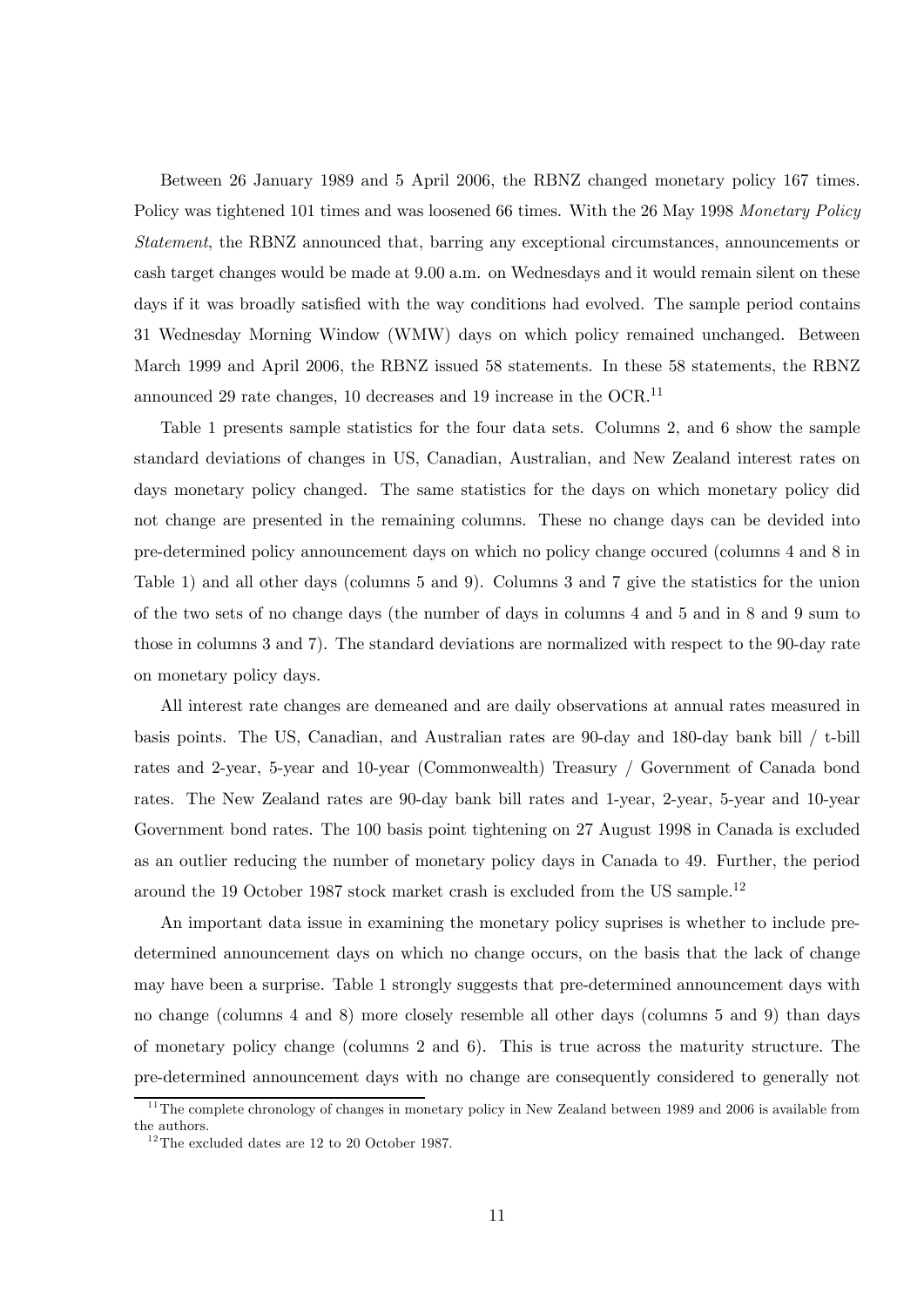be consistent with monetary policy surprise days and are here classified as no change days, with the sample statistics shown in columns 3 and 7.

| Bill/<br>bond<br>rate | Change        | announce<br>$+ no$<br>announce | No change<br>announce | no<br>announce | Change       | announce<br>$+ no$<br>announce | No change<br>announce | $\mathbf{n}\mathbf{o}$<br>announce |  |  |
|-----------------------|---------------|--------------------------------|-----------------------|----------------|--------------|--------------------------------|-----------------------|------------------------------------|--|--|
| (1)                   | (2)           | (3)                            | (4)                   | (5)            | (6)          | (7)                            | (8)                   | (9)                                |  |  |
|                       | United States |                                |                       |                | Canada       |                                |                       |                                    |  |  |
| $90$ -day             | $\mathbf{1}$  | 0.602                          | 0.769                 | 0.599          | $\mathbf{1}$ | 0.303                          | 0.372                 | 0.302                              |  |  |
| $180$ -day            | 1.107         | 0.623                          | 0.698                 | 0.622          | 0.892        | 0.381                          | 0.443                 | 0.381                              |  |  |
| $2$ -year             | 1.128         | 0.668                          | 0.853                 | 0.666          | 0.785        | 0.586                          | 0.490                 | 0.586                              |  |  |
| 5-year                | 1.101         | 0.680                          | 0.715                 | 0.679          | 0.725        | 0.528                          | 0.504                 | 0.528                              |  |  |
| $10$ -year            | 0.973         | 0.648                          | 0.524                 | 0.650          | 0.489        | 0.468                          | 0.417                 | 0.468                              |  |  |
| Days                  | 141           | 5989                           | 65                    | 5924           | 49           | 2591                           | 17                    | 2574                               |  |  |
|                       |               |                                | Australia             |                |              |                                | New Zealand           |                                    |  |  |
| $90$ -day             | $\mathbf{1}$  | 0.200                          | 0.149                 | 0.201          | $\mathbf{1}$ | 0.450                          | 0.767                 | 0.443                              |  |  |
| $180$ -day            | 0.938         | 0.235                          | 0.188                 | 0.236          | 0.858        |                                |                       |                                    |  |  |
| $1$ -year             |               |                                |                       |                |              | 0.417                          | 0.477                 | 0.416                              |  |  |
| $2$ -year             | 0.777         | 0.371                          | 0.290                 | 0.341          | 0.690        | 0.396                          | 0.477                 | 0.394                              |  |  |
| 5-year                | 0.551         | 0.340                          | 0.298                 | 0.372          | 0.513        | 0.355                          | 0.347                 | 0.355                              |  |  |
| $10$ -year            | 0.442         | 0.342                          | 0.281                 | 0.343          | 0.441        | 0.345                          | 0.333                 | 0.345                              |  |  |
| Days                  | 43            | 4458                           | 79                    | 4379           | 167          | 4318                           | 64                    | 4254                               |  |  |

Table 1: Normalized sample standard deviations

sample United States: 28 September 1982 to 5 April 2006

sample Canada : 22 February 1996 to 5 April 2006

sample Australia: 4 January 1989 to 5 April 2006

sample New Zealand: 26 January 1989 to 5 April 2006

The table shows that all interest rates experience greater variation on monetary policy change days compared to non policy days but the gap narrows with increasing maturity. An interesting point is that the variation on non-policy days rises with maturity in the United States, Canada, and Australia but falls with maturity in New Zealand. The different behavior of New Zealand interest rates may reflect the frequent changes in policy in New Zealand prior to the OCR period. Shortening the sample to post 1999 produces a rise in variation with rising maturity on non-policy days.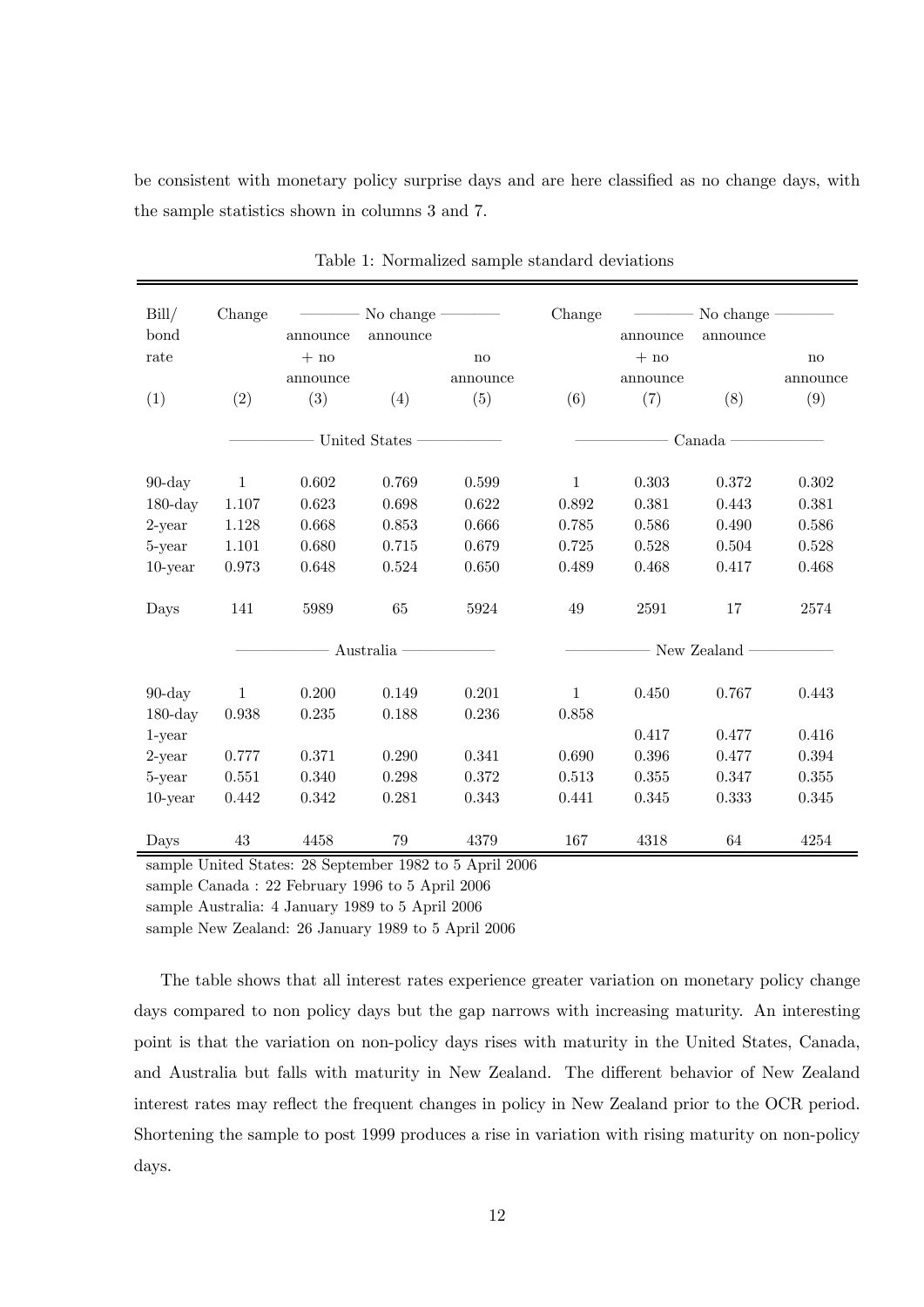### 4 Empirical results

Tables 4 to 2 show the estimation results from applying the latent factor model in equation (3) to US, Canadian, Australian, and New Zealand data. The tables are divided into two panels. The upper panel of each table shows the baseline estimation for each country and the lower panel gives the results from imposing a rotation point at the 5-year bond rate for one of the two types of monetary policy shock. The factor loadings are normalized so that a 1 percent monetary policy shock causes a 1 percent change in the 90-day rate. The degrees of freedom for computing the p-value for each coefficient reported in the tables are based on the number of monetary policy days for the two types of monetary policy shock and on the number of all other days for the common, the curvature and the idiosyncratic factors. The models are estimated using the OPTMUM procedure in Gauss  $6.0^{13}$ 

The parameters of interest in assessing the presence of shifts and rotations are the estimates of  $\alpha_j$  and  $\beta_j$  shown in columns 1 and 2 of Tables 2 to 5. In the United States, Canada, and Australia two different yield curve responses to monetary policy shocks are evident, one being a shift in the curve and the other a rotation. In each of the three countries the factor loadings for one of the monetary policy shocks all have the same sign  $\alpha_j > 0$ ,  $\forall j = 1,...5$ , while the factor loadings for the second monetary policy shock type switch signs. In all three cases the factor loadings are positive for lower maturities and negative for the 10-year rate,  $\beta_j > 0$ , for  $j = 1, ...4$  and  $\beta_5 < 0$ . The New Zealand results, however, in Table 5 clearly identify two shocks both causing shifts in the yield curve, with  $\alpha_j, \beta_j > 0, \forall j = 1, \dots 5$ .

The results indicate that the yield curves in all four countries are fully explained by four factors, this is evident in the results by the zero factor loadings on the 90-day rate for the idiosyncratic factor in all four countries. Additionally, the loadings for the 5-year maturities idiosyncratic factors  $(\delta_i)$  are found to be zero indicating that the 5-year rate may provide the benchmark behavior for the other maturities.

To further examine the results a rotation point is imposed in the second monetary policy shock by setting the factor loading on the 5-year maturity to zero,  $\beta_4 = 0$  in each country. The 5-year rate was chosen because of its low level of significance in the unrestricted estimation. The results of the restricted estimations are shown in the bottom panel of each of the tables. In general the results shown in the bottom panel are little changed from the top panel, and the restriction is not rejected at the 10 per cent significance level in any case using the statistic 2 times the difference between

 $13$  Preliminary investigation indicates similar results using the Maxlik procedure.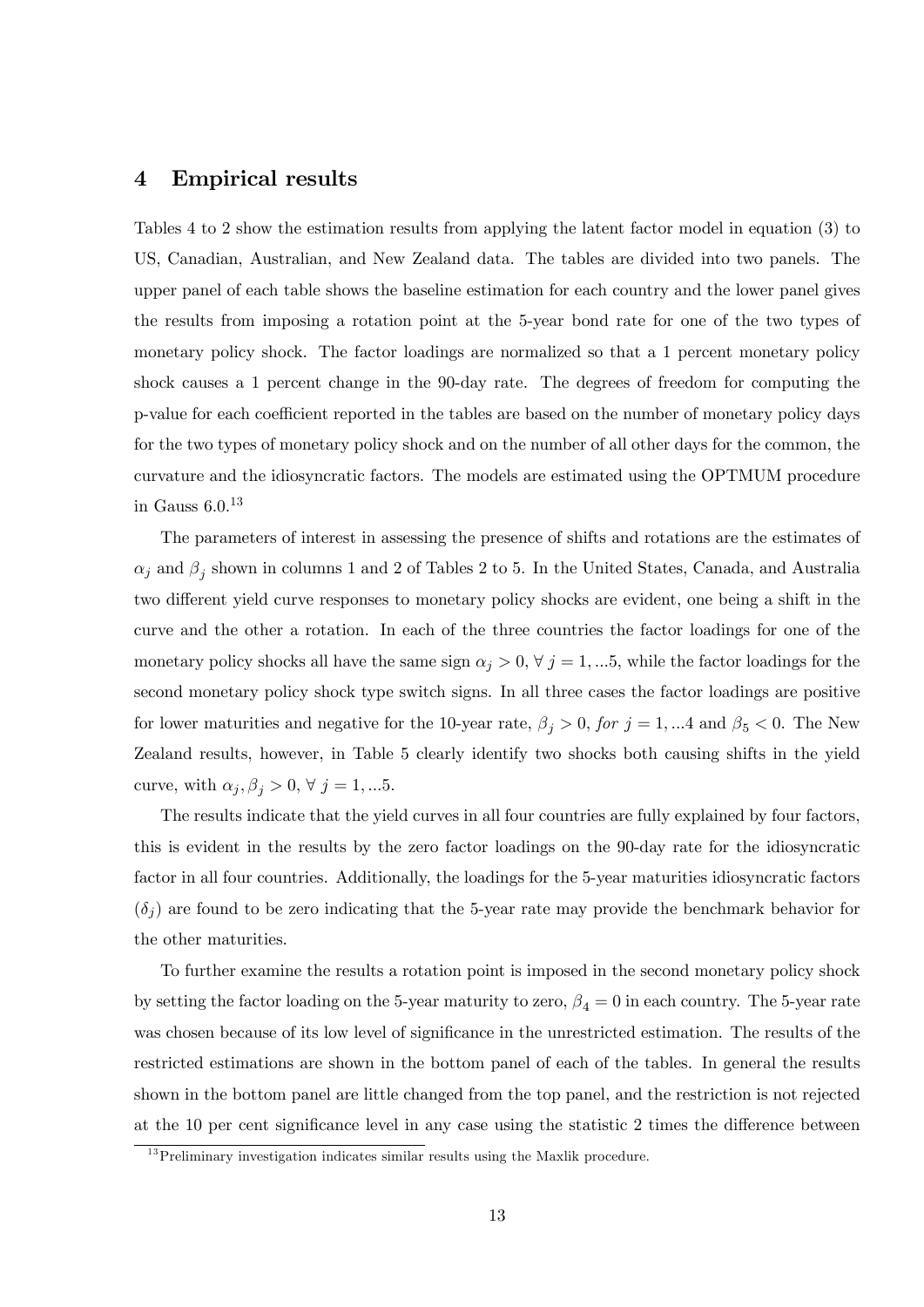| Bill/bond<br>rate                            | Monetary policy<br>shocks                                                         |                        | Non monetary policy<br>shocks |                  |                  |                         |  |  |
|----------------------------------------------|-----------------------------------------------------------------------------------|------------------------|-------------------------------|------------------|------------------|-------------------------|--|--|
|                                              |                                                                                   |                        | Common                        |                  | Curvature        | Idiosyn.                |  |  |
|                                              | $\alpha_j$                                                                        | $\boldsymbol{\beta}_i$ | $\gamma_j$                    | $\kappa_j$       | $\tau_j$         | $\boldsymbol{\delta}_j$ |  |  |
| (1)                                          | $\bf(2)$                                                                          | (3)                    | (4)                           | (5)              | (6)              | (7)                     |  |  |
|                                              |                                                                                   |                        |                               |                  |                  |                         |  |  |
| <b>Baseline</b> model                        |                                                                                   |                        |                               |                  |                  |                         |  |  |
| $90$ -day                                    | $\mathbf{1}$                                                                      | $\mathbf{1}$           | 0.574                         | 0.827            | $\boldsymbol{0}$ | $\boldsymbol{0}$        |  |  |
|                                              | (0.000)                                                                           | (0.000)                | (0.000)                       | (0.000)          |                  |                         |  |  |
| $180$ -day                                   | 1.101                                                                             | 0.979                  | 0.824                         | 0.405            | $\boldsymbol{0}$ | $-0.542$                |  |  |
|                                              | (0.000)                                                                           | (0.000)                | (0.000)                       | (0.000)          |                  | (0.000)                 |  |  |
| $2$ -year                                    | 0.927                                                                             | 0.702                  | 1.035                         | $\theta$         | 0.360            | $-0.331$                |  |  |
|                                              | (0.000)                                                                           | (0.000)                | (0.000)                       |                  | (0.001)          | (0.000)                 |  |  |
| 5-year                                       | 1.028                                                                             | 0.270                  | 0.974                         | $\overline{0}$   | 0.700            | $\overline{0}$          |  |  |
|                                              | (0.000)                                                                           | (0.115)                | (0.000)                       |                  | (0.000)          |                         |  |  |
| $10$ -year                                   | 0.921                                                                             | $-0.010$               | 0.864                         | $\overline{0}$   | 0.669            | $-0.369$                |  |  |
|                                              | (0.000)                                                                           | (0.481)                | (0.000)                       |                  | (0.000)          | (0.000)                 |  |  |
| Value of objective function                  |                                                                                   |                        |                               |                  |                  |                         |  |  |
| Overidentifying restriction test p-value     |                                                                                   |                        |                               |                  |                  | 30.233<br>0.000         |  |  |
|                                              |                                                                                   |                        |                               |                  |                  |                         |  |  |
| Imposing a rotation point at the 5-year rate |                                                                                   |                        |                               |                  |                  |                         |  |  |
| $90$ -day                                    | 1                                                                                 | 1                      | 0.610                         | 0.873            | $\overline{0}$   | $\overline{0}$          |  |  |
|                                              | (0.000)                                                                           | (0.000)                | (0.000)                       | (0.000)          |                  |                         |  |  |
| $180$ -day                                   | 1.164                                                                             | 0.904                  | 0.873                         | 0.428            | $\overline{0}$   | $-0.572$                |  |  |
|                                              | (0.000)                                                                           | (0.000)                | (0.000)                       | (0.000)          |                  | (0.000)                 |  |  |
| $2$ -year                                    | 1.075                                                                             | 0.506                  | 1.095                         | $\overline{0}$   | 0.378            | $-0.349$                |  |  |
|                                              | (0.000)                                                                           | (0.000)                | (0.000)                       |                  | (0.001)          | (0.000)                 |  |  |
| 5-year                                       | 1.154                                                                             | $\boldsymbol{0}$       | 1.029                         | $\boldsymbol{0}$ | 0.738            | $\theta$                |  |  |
|                                              | (0.000)                                                                           |                        | (0.000)                       |                  | (0.000)          |                         |  |  |
| $10$ -year                                   | 1.014                                                                             | $-0.272$               | 0.912                         | $\theta$         | 0.705            | $-0.390$                |  |  |
|                                              | (0.000)                                                                           | (0.000)                | (0.000)                       |                  | (0.000)          | (0.000)                 |  |  |
|                                              |                                                                                   |                        |                               |                  |                  |                         |  |  |
|                                              | Value of objective function<br>31.614<br>Overidentifying restriction test p-value |                        |                               |                  |                  |                         |  |  |
|                                              |                                                                                   |                        |                               |                  |                  | 0.000                   |  |  |

Table 2: Latent factor model parameter estimates for the United States The results are those for equation (3). The table shows the normalized factor loadings and p-values are in parenthesis.

sample: 28 September 1982 to 5 April 2006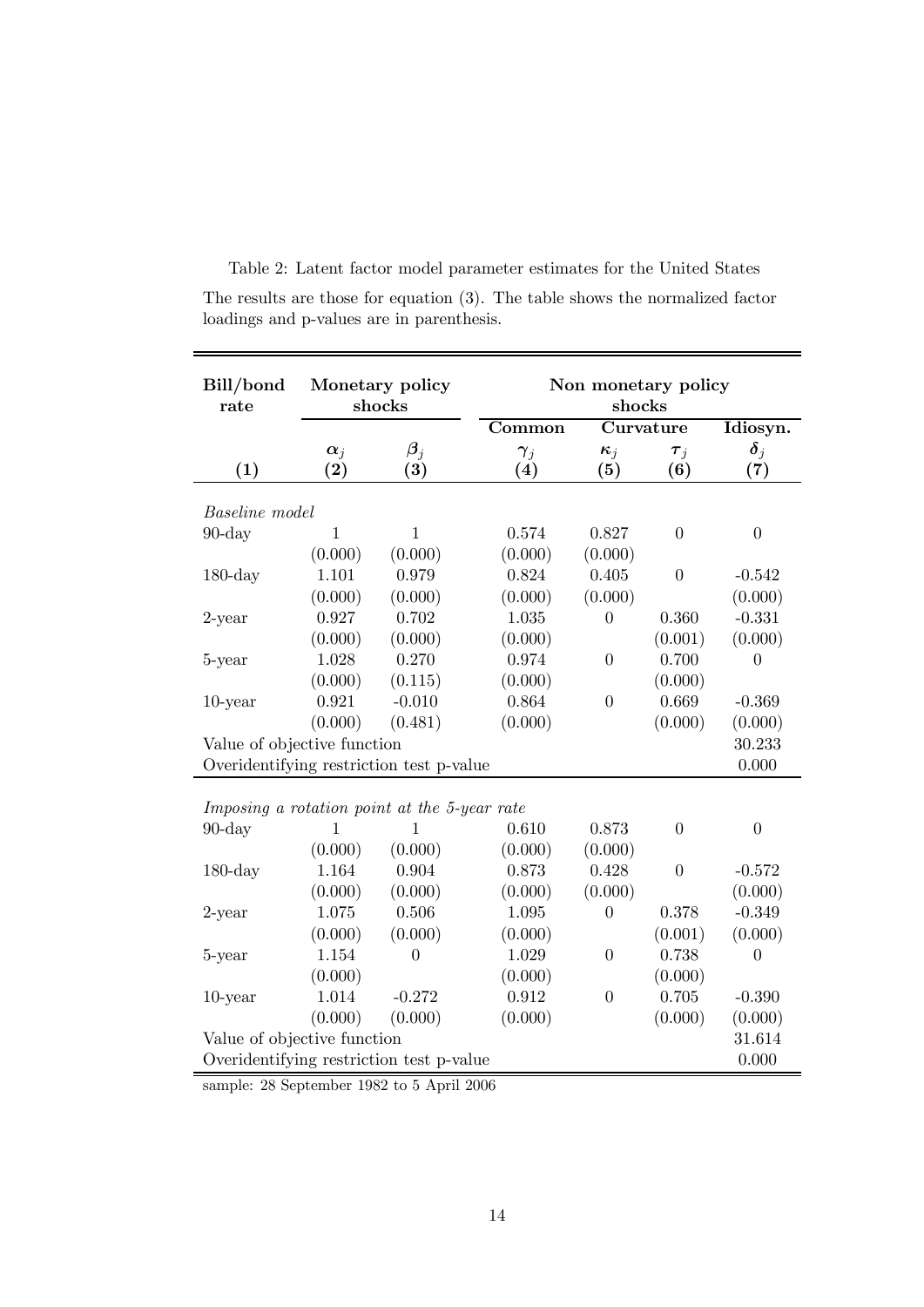|  |  |  |  | Table 3: Latent factor model parameter estimates for Canada |  |  |  |
|--|--|--|--|-------------------------------------------------------------|--|--|--|
|--|--|--|--|-------------------------------------------------------------|--|--|--|

The results are those for equation (3). The table shows the normalized factor loadings and p-values are in parenthesis.

| Bill/bond<br>rate                            | Monetary policy<br>shocks                         |                        |                              | Non monetary policy<br>shocks |                       |                   |  |  |  |
|----------------------------------------------|---------------------------------------------------|------------------------|------------------------------|-------------------------------|-----------------------|-------------------|--|--|--|
|                                              |                                                   |                        | $\overline{\textbf{Common}}$ |                               | Curvature             | Idiosyn.          |  |  |  |
|                                              | $\alpha_j$                                        | $\boldsymbol{\beta}_i$ | $\gamma_j$                   | $\kappa_j$                    | $\boldsymbol{\tau}_j$ | $\delta_j$        |  |  |  |
| (1)                                          | $\rm(2)$                                          | $\left( 3\right)$      | (4)                          | (5)                           | (6)                   | $\left( 7\right)$ |  |  |  |
|                                              | <b>Baseline</b> model                             |                        |                              |                               |                       |                   |  |  |  |
| $90$ -day                                    | 1                                                 | 1                      | 0.243                        | $-0.318$                      | $\overline{0}$        | $\overline{0}$    |  |  |  |
|                                              | (0.000)                                           | (0.000)                | (0.000)                      | (0.000)                       |                       |                   |  |  |  |
| $180$ -day                                   | 1.791                                             | 0.880                  | 0.388                        | $-0.185$                      | $\theta$              | $-0.270$          |  |  |  |
|                                              | (0.000)                                           | (0.000)                | (0.000)                      | (0.000)                       |                       | (0.000)           |  |  |  |
| $2$ -year                                    | 0.499                                             | 0.772                  | 0.699                        | $\overline{0}$                | $-0.188$              | 0.219             |  |  |  |
|                                              | (0.000)                                           | (0.000)                | (0.000)                      |                               | (0.000)               | (0.000)           |  |  |  |
| 5-year                                       | 0.408                                             | 0.210                  | 0.588                        | $\overline{0}$                | $-0.386$              | $\theta$          |  |  |  |
|                                              | (0.001)                                           | (0.040)                | (0.000)                      |                               | (0.000)               |                   |  |  |  |
| $10$ -year                                   | 0.339                                             | $-0.178$               | 0.453                        | $\overline{0}$                | $-0.387$              | $-0.189$          |  |  |  |
|                                              | (0.001)                                           | (0.091)                | (0.000)                      |                               | (0.000)               | (0.000)           |  |  |  |
| Value of objective function                  |                                                   |                        |                              |                               |                       | 19.5111           |  |  |  |
| Overidentifying restriction test p-value     |                                                   |                        |                              |                               |                       | 0.012             |  |  |  |
|                                              |                                                   |                        |                              |                               |                       |                   |  |  |  |
| Imposing a rotation point at the 5-year rate |                                                   |                        |                              |                               |                       |                   |  |  |  |
| $90$ -day                                    | 1                                                 | 1                      | 0.265                        | 0.347                         | $\overline{0}$        | $\overline{0}$    |  |  |  |
|                                              | (0.000)                                           | (0.000)                | (0.000)                      | (0.000)                       |                       |                   |  |  |  |
| $180$ -day                                   | 0.773                                             | 0.826                  | 0.423                        | 0.203                         | $\theta$              | 0.296             |  |  |  |
|                                              | (0.000)                                           | (0.000)                | (0.000)                      | (0.000)                       |                       | (0.000)           |  |  |  |
| $2$ -year                                    | 0.475                                             | 0.671                  | 0.765                        | $\theta$                      | 0.204                 | $-0.240$          |  |  |  |
|                                              | (0.002)                                           | (0.000)                | (0.000)                      |                               | (0.001)               | (0.000)           |  |  |  |
| 5-year                                       | 0.404                                             | $\boldsymbol{0}$       | 0.642                        | $\boldsymbol{0}$              | 0.421                 | $\overline{0}$    |  |  |  |
|                                              | (0.004)                                           |                        | (0.000)                      |                               | (0.000)               |                   |  |  |  |
| $10$ -year                                   | 0.314                                             | $-0.383$               | 0.494                        | $\overline{0}$                | 0.422                 | 0.206             |  |  |  |
|                                              | (0.011)                                           | (0.000)                | (0.000)                      |                               | (0.000)               | (0.000)           |  |  |  |
| Value of objective function                  |                                                   |                        |                              |                               |                       | 22.234            |  |  |  |
|                                              | 0.008<br>Overidentifying restriction test p-value |                        |                              |                               |                       |                   |  |  |  |
|                                              |                                                   |                        |                              |                               |                       |                   |  |  |  |

sample: 22 February 1996 to 5 April 2006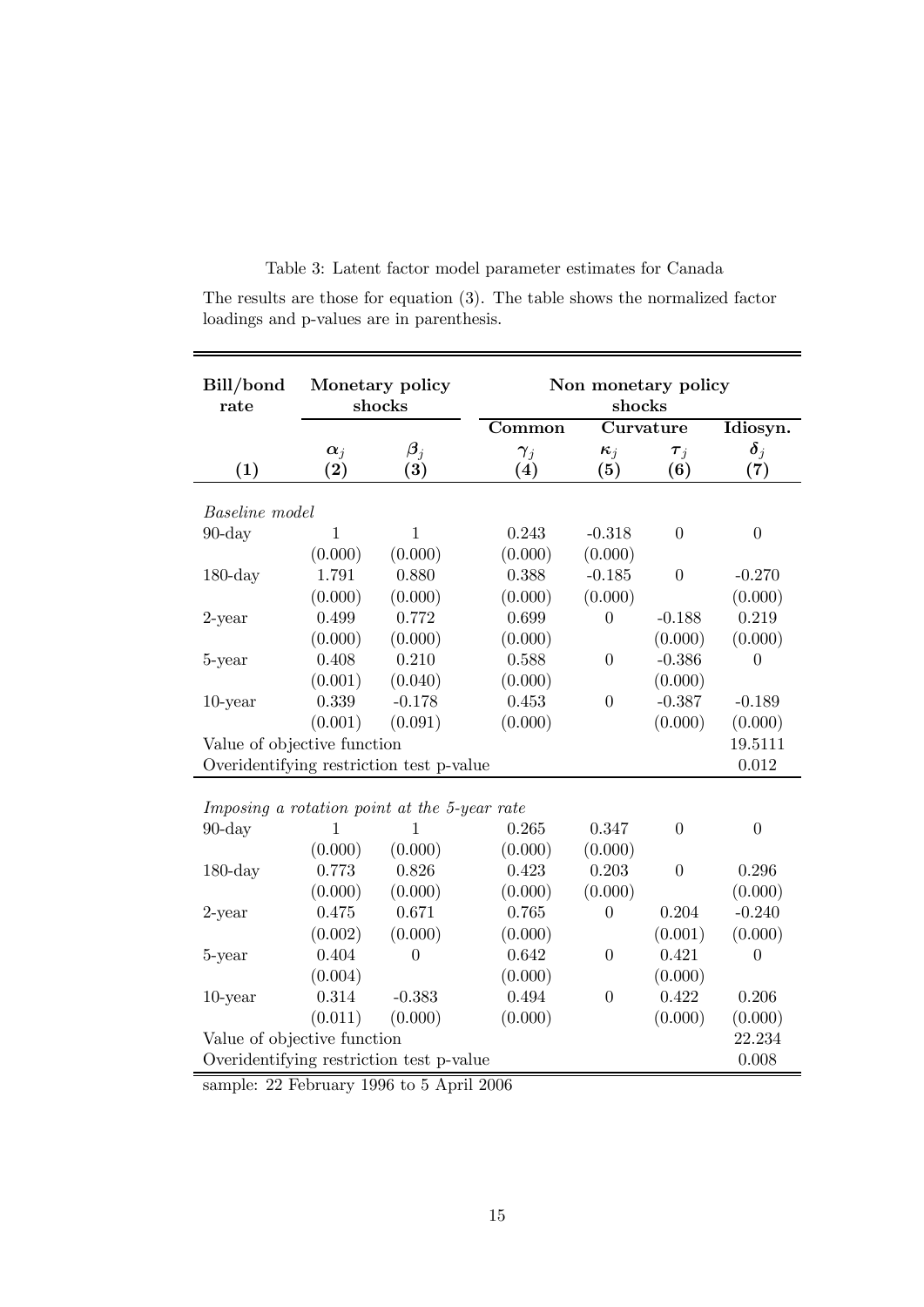| Bill/bond<br>rate                            | Monetary policy<br>shocks |                                             | Non monetary policy<br>shocks |                   |                  |                                |  |  |  |
|----------------------------------------------|---------------------------|---------------------------------------------|-------------------------------|-------------------|------------------|--------------------------------|--|--|--|
|                                              |                           |                                             | Common                        |                   | Curvature        | Idiosyn.                       |  |  |  |
| (1)                                          | $\alpha_j$<br>$\rm(2)$    | $\boldsymbol{\beta}_i$<br>$\left( 3\right)$ | $\gamma_j$<br>(4)             | $\kappa_j$<br>(5) | $\tau_j$<br>(6)  | $\boldsymbol{\delta}_j$<br>(7) |  |  |  |
| Baseline model                               |                           |                                             |                               |                   |                  |                                |  |  |  |
| $90$ -day                                    | $\mathbf{1}$              | $\mathbf{1}$                                | $-0.168$                      | $-0.279$          | $\boldsymbol{0}$ | $\boldsymbol{0}$               |  |  |  |
|                                              | (0.000)                   | (0.000)                                     | (0.000)                       | (0.000)           |                  |                                |  |  |  |
| $180$ -day                                   | 1.125                     | 0.622                                       | $-0.236$                      | $-0.232$          | $\overline{0}$   | $-0.198$                       |  |  |  |
|                                              | (0.000)                   | (0.000)                                     | (0.000)                       | (0.000)           |                  | (0.000)                        |  |  |  |
| $2$ -year                                    | 1.108                     | 0.409                                       | $-0.531$                      | $\theta$          | 0.135            | 0.103                          |  |  |  |
|                                              | (0.000)                   | (0.009)                                     | (0.000)                       |                   | (0.004)          | (0.009)                        |  |  |  |
| 5-year                                       | 0.763                     | 0.131                                       | $-0.486$                      | $\overline{0}$    | 0.290            | $\overline{0}$                 |  |  |  |
|                                              | (0.000)                   | (0.177)                                     | (0.000)                       |                   | (0.000)          |                                |  |  |  |
| $10$ -year                                   | 0.433                     | $-0.144$                                    | $-0.406$                      | $\overline{0}$    | 0.348            | 0.182                          |  |  |  |
|                                              | (0.002)                   | (0.156)                                     | (0.000)                       |                   | (0.000)          | (0.000)                        |  |  |  |
| Value of objective function                  | 17.287                    |                                             |                               |                   |                  |                                |  |  |  |
| Overidentifying restriction test p-value     |                           |                                             |                               |                   |                  | 0.027                          |  |  |  |
|                                              |                           |                                             |                               |                   |                  |                                |  |  |  |
| Imposing a rotation point at the 5-year rate |                           |                                             |                               |                   |                  |                                |  |  |  |
| $90$ -day                                    | 1                         | 1                                           | $-0.155$                      | $-0.246$          | $\overline{0}$   | $\overline{0}$                 |  |  |  |
|                                              | (0.000)                   | (0.000)                                     | (0.000)                       | (0.000)           |                  |                                |  |  |  |
| $180$ -day                                   | 1.117                     | 0.666                                       | $-0.217$                      | $-0.201$          | $\overline{0}$   | $-0.175$                       |  |  |  |
|                                              | (0.000)                   | (0.000)                                     | (0.000)                       | (0.000)           |                  | (0.000)                        |  |  |  |
| $2$ -year                                    | 0.666                     | 0.178                                       | $-0.460$                      | $\overline{0}$    | $-0.150$         | $-0.115$                       |  |  |  |
|                                              | (0.000)                   | (0.002)                                     | (0.000)                       |                   | (0.001)          | (0.000)                        |  |  |  |
| 5-year                                       | 0.460                     | $\overline{0}$                              | $-0.422$                      | $\boldsymbol{0}$  | $-0.282$         | $\boldsymbol{0}$               |  |  |  |
|                                              | (0.000)                   |                                             | (0.000)                       |                   | (0.000)          |                                |  |  |  |
| $10$ -year                                   | 0.362                     | $-0.094$                                    | $-0.351$                      | $\overline{0}$    | $-0.314$         | 0.178                          |  |  |  |
|                                              | (0.000)                   | (0.037)                                     | (0.000)                       |                   | (0.000)          | (0.000)                        |  |  |  |
| Value of objective function<br>18.072        |                           |                                             |                               |                   |                  |                                |  |  |  |
| Overidentifying restriction test p-value     |                           |                                             |                               |                   |                  | 0.034                          |  |  |  |

Table 4: Latent factor model parameter estimates for Australia

The results are those for equation (3). The table shows the normalized factor loadings and p-values are in parenthesis.

sample: 4 January 1989 to 5 April 2006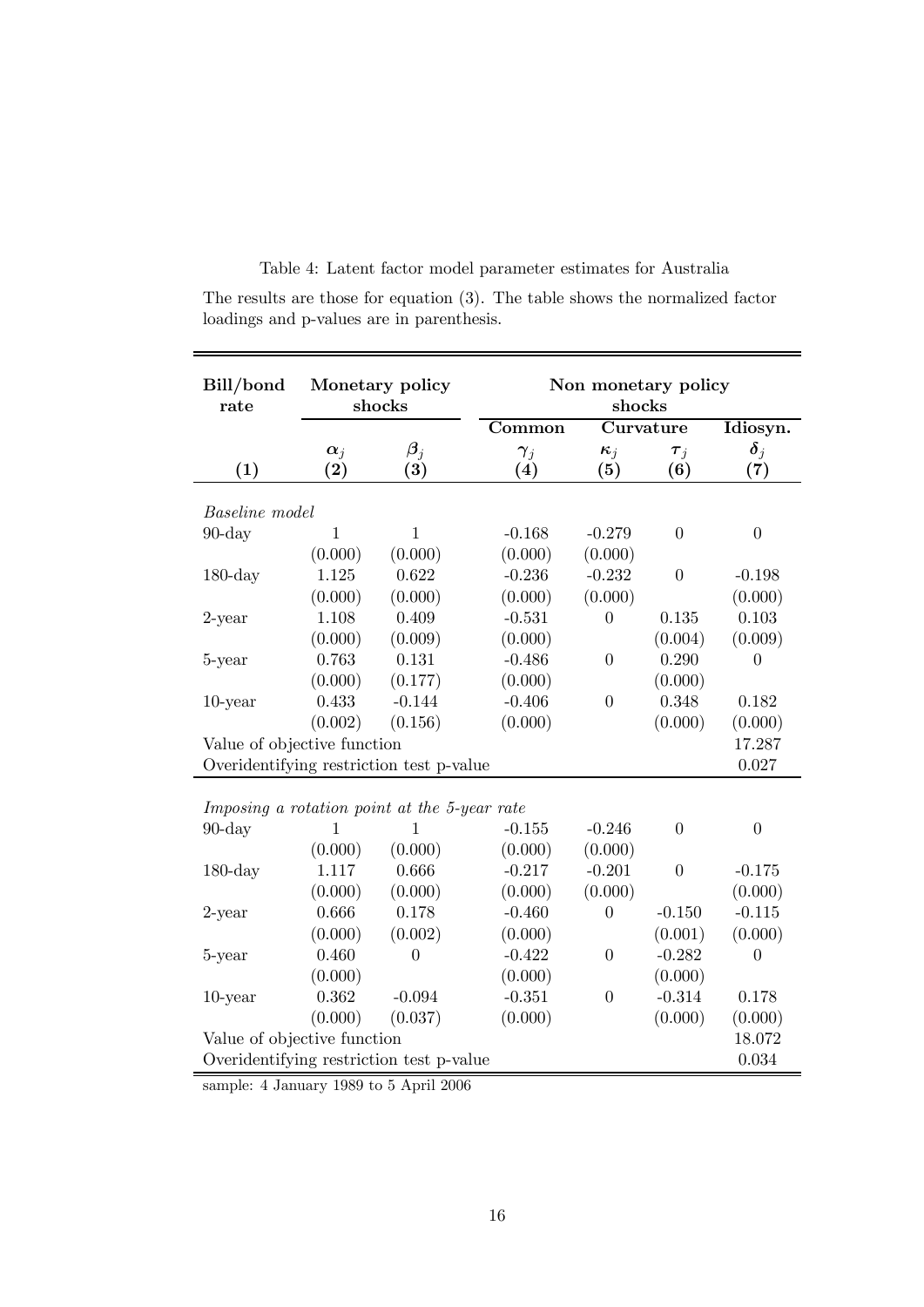| Bill/bond<br>rate                            | Monetary policy<br>shocks       |                               | Non monetary policy<br>shocks |                   |                  |                                |  |  |
|----------------------------------------------|---------------------------------|-------------------------------|-------------------------------|-------------------|------------------|--------------------------------|--|--|
|                                              |                                 |                               | Common                        |                   | Curvature        | Idiosyn.                       |  |  |
| (1)                                          | $\alpha_j$<br>$\left( 2\right)$ | $\boldsymbol{\beta}_i$<br>(3) | $\gamma_i$<br>(4)             | $\kappa_j$<br>(5) | $\tau_j$<br>(6)  | $\boldsymbol{\delta}_i$<br>(7) |  |  |
| <b>Baseline</b> model                        |                                 |                               |                               |                   |                  |                                |  |  |
| $90$ -day                                    | $\mathbf{1}$                    | $\mathbf{1}$                  | 0.622                         | 0.526             | $\boldsymbol{0}$ | $\overline{0}$                 |  |  |
|                                              | (0.000)                         | (0.000)                       | (0.000)                       | (0.000)           |                  |                                |  |  |
| $1$ -year                                    | 1.093                           | 0.742                         | 0.656                         | $\overline{0}$    | $-0.073$         | $-0.393$                       |  |  |
|                                              | (0.000)                         | (0.000)                       | (0.000)                       |                   | (0.012)          | (0.000)                        |  |  |
| $2$ -year                                    | 0.872                           | 0.539                         | 0.561                         | $\overline{0}$    | $-0.286$         | $-0.366$                       |  |  |
|                                              | (0.000)                         | (0.000)                       | (0.000)                       |                   | (0.000)          | (0.000)                        |  |  |
| 5-year                                       | 0.537                           | 0.378                         | 0.400                         | $\overline{0}$    | $-0.516$         | 0                              |  |  |
|                                              | (0.000)                         | (0.004)                       | (0.000)                       |                   | (0.000)          |                                |  |  |
| $10$ -year                                   | 0.268                           | 0.386                         | 0.326                         | $\overline{0}$    | $-0.496$         | $-0.229$                       |  |  |
|                                              | (0.003)                         | (0.001)                       | (0.000)                       |                   | (0.000)          | (0.000)                        |  |  |
|                                              | Value of objective function     |                               |                               |                   |                  |                                |  |  |
| Overidentifying restriction test p-value     |                                 |                               |                               |                   |                  | 0.238                          |  |  |
|                                              |                                 |                               |                               |                   |                  |                                |  |  |
| Imposing a rotation point at the 5-year rate |                                 |                               |                               |                   |                  |                                |  |  |
| $90$ -day                                    | 1                               | 1                             | $-0.538$                      | $-0.455$          | $\overline{0}$   | $\overline{0}$                 |  |  |
|                                              | (0.000)                         | (0.000)                       | (0.000)                       | (0.000)           |                  |                                |  |  |
| $1$ -year                                    | 1.017                           | 0.386                         | $-0.573$                      | $\overline{0}$    | 0.061            | 0.318                          |  |  |
|                                              | (0.000)                         | (0.000)                       | (0.000)                       |                   | (0.016)          | (0.000)                        |  |  |
| $2$ -year                                    | 0.769                           | 0.158                         | $-0.488$                      | $\theta$          | 0.246            | $-0.315$                       |  |  |
|                                              | (0.000)                         | (0.000)                       | (0.000)                       |                   | (0.000)          | (0.000)                        |  |  |
| 5-year                                       | 0.477                           | $\overline{0}$                | $-0.349$                      | $\overline{0}$    | 0.446            | $\overline{0}$                 |  |  |
|                                              | (0.000)                         |                               | (0.000)                       |                   | (0.000)          |                                |  |  |
| $10$ -year                                   | 0.277                           | 0.061                         | $-0.286$                      | $\overline{0}$    | 0.429            | 0.200                          |  |  |
|                                              | (0.001)                         | (0.002)                       | (0.000)                       |                   | (0.000)          | (0.000)                        |  |  |
| Value of objective function<br>12.045        |                                 |                               |                               |                   |                  |                                |  |  |
| Overidentifying restriction test p-value     |                                 |                               |                               |                   |                  | 0.211                          |  |  |

Table 5: Latent factor model parameter estimates for New Zealand The results are those for equation (3). The table shows the normalized factor loadings and p-values are in parenthesis.

sample: 26 January 1989 to 5 April 2006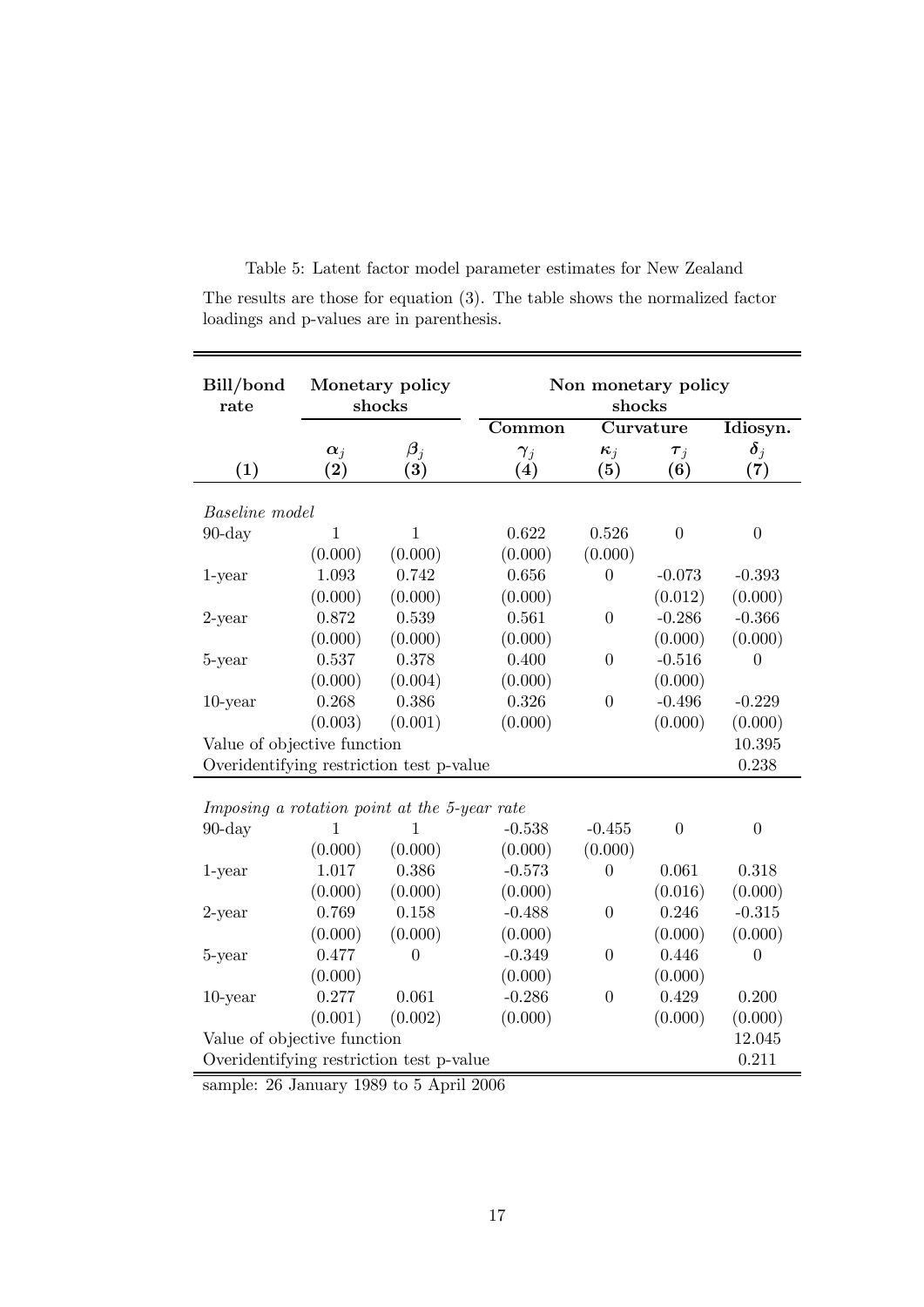the restricted and unrestricted objective functions distributed  $\chi^2(1)$  in the United States, Canada, and New Zealand and at the 21 percent level in Australia. In the US, Canadian, and Australian cases the imposed rotation point leads to the coefficient on the 10-year rate,  $\beta_5$ , gaining statistical significance. In the Canadian and US cases the rotation becomes more pronounced than previously with a larger absolute coefficient on the 10-year rate. In the New Zealand case the rotation point forces the weight on the 10-year maturity down, but without resulting in a switch in sign.

Figures 3(a) to (h) are graphical representations of the estimation results. The figures show the actual yield curve on the calendar day prior to a change in monetary policy (the solid line in each figure), the yield curve predicted by the estimation results (the dashed line), and the actual yield curve on the end of day of the monetary policy change (the dotted line).<sup>14</sup> The predicted yield curves in Figures 3(a), (c), (e), and (g) are those of column 2 in the bottom panel of Tables 4 to 2. The predicted yield curves in Figures  $3(b)$ , (d), (f), and (h) are those of column 3 in the bottom panel of Tables 4 to 2. For the purpose of illustration the predicted yield curve abstracts from all shocks other than monetary policy shocks.

The actual and predicted yield curve responses are strikingly similar in the United States, Canada, and Australia for both types of monetary policy shock. The simulated shift is virtually the same compared with the actual yield curve response for Canada (Figure  $3(c)$ ) and for yields greater than 180-days in the case of Australia (Figure  $3(e)$ ). While the magnitude of the predicted response is larger than the actual response, their shapes are very close in the United States (Figure 3(a)). The remarkable feature of the simulated rotation in the yield curve is that although the model overpredicts the magnitude of the response at the short end, the predicted outcome closely aligns with the actual outcomes for the United States, Canada, and Australia at the long end of the yield curve (Figures  $3(b)$ , (d), and (f)).

The results for New Zealand are less encouraging as the simulated and actual yield curves display less similarity than those of the other three countries. It is not surprising that the results for New Zealand are somewhat different from the other three countries. This most likely represents the peculiarity of the implementation of policy during the end of the open mouth operations period. There are instances when policy changed frequently with inconsistent directions of change.<sup>15</sup> It would be useful to compare the open mouth operations period with that since the introduction of

 $14$  For the purpose of illustration we conditioned on our prior knoweldge of the type of reaction in the data, that is a shift or rotation. We have no way of a priori establishing which type will occur in advance.

<sup>&</sup>lt;sup>15</sup> An example of this frequent change in policy is the period December 1997 to March 1998 when monetary policy was tightened on 5 December 1997, loosened on 16 December, tightened on 23 February 1998, loosened on 18 March and tightened on 27 March.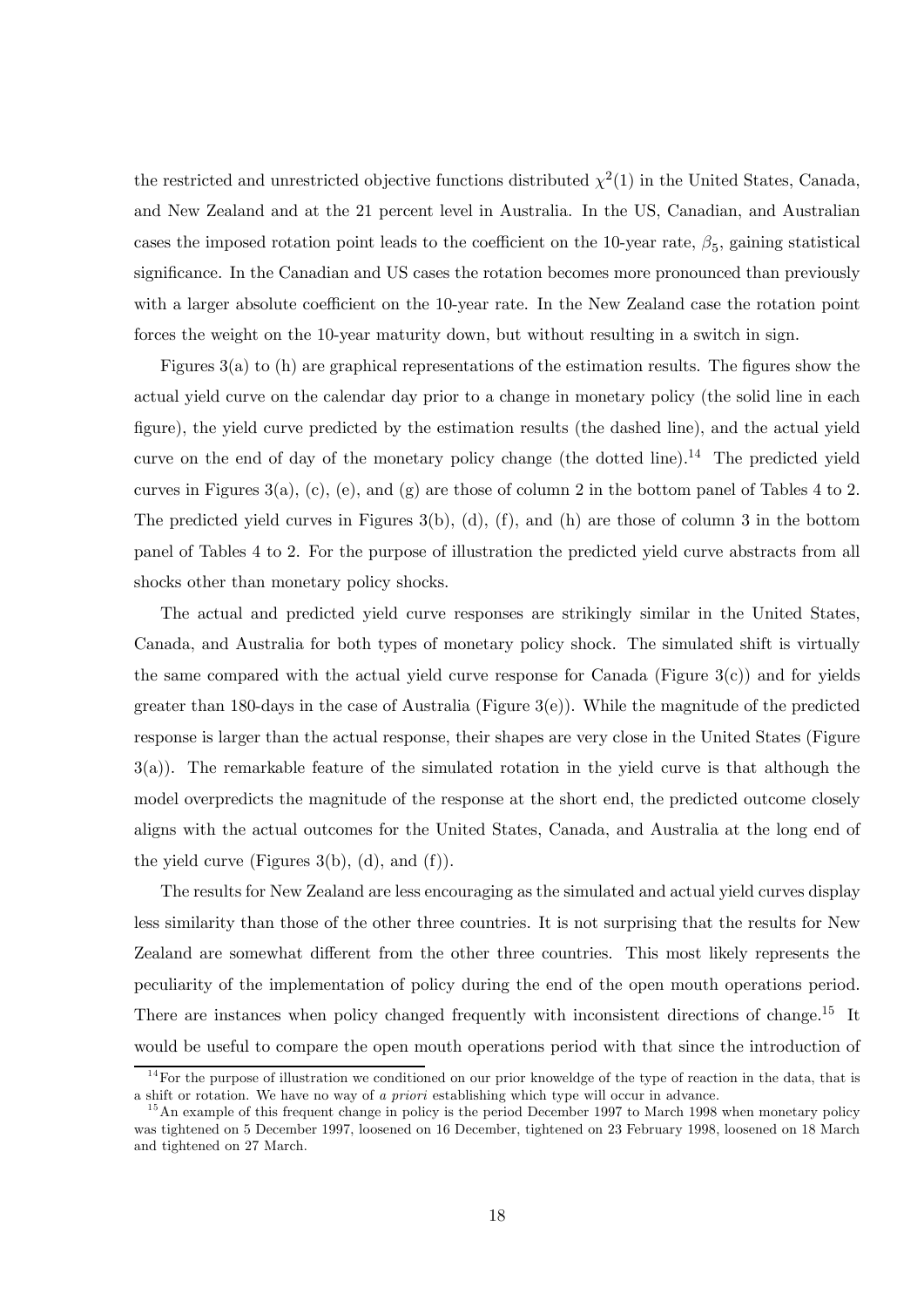

Figure 3: Yield curve responses to monetary policy shocks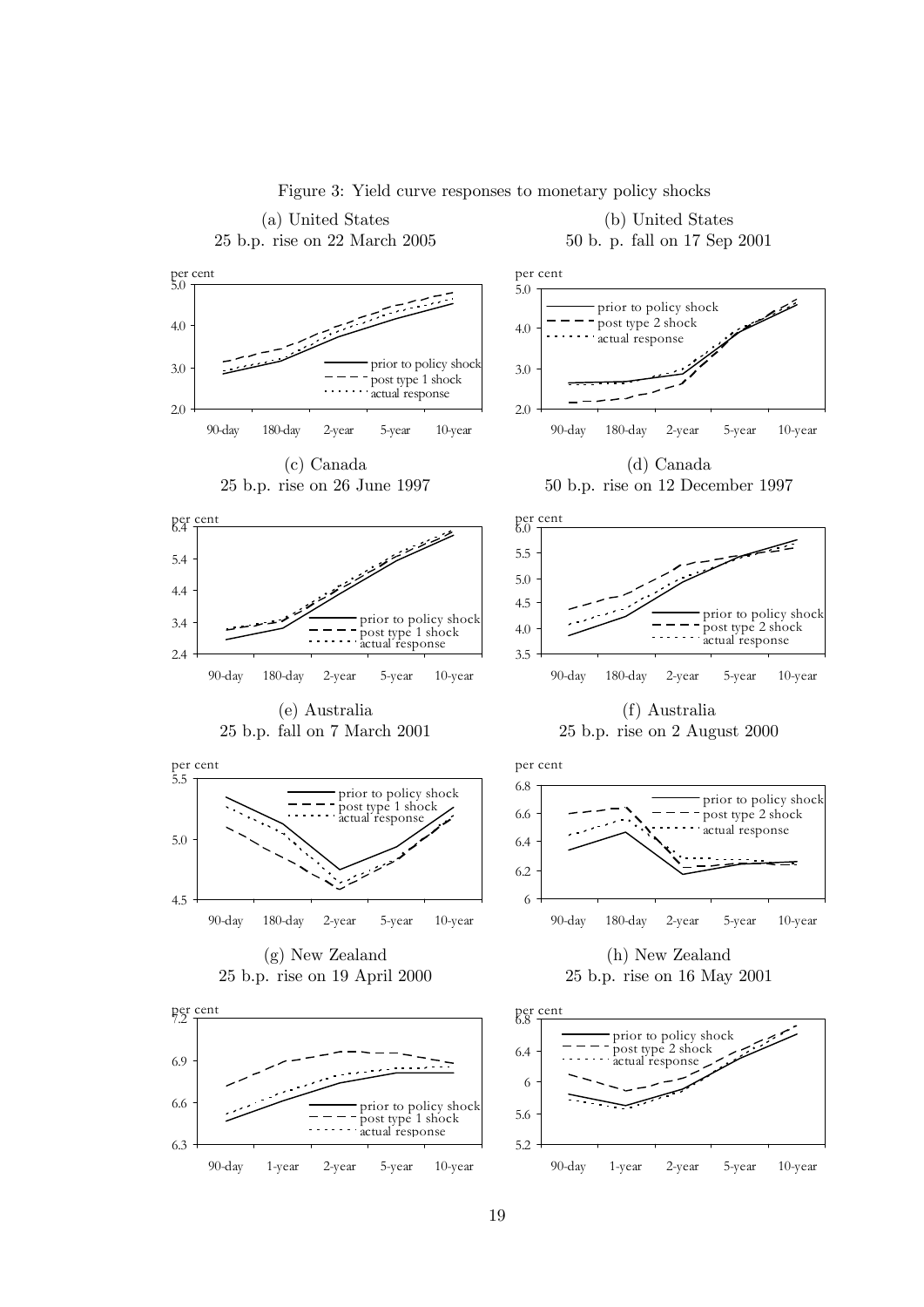the OCR. This is subject to further investigation once the OCR period is long enough to allow for sensible estimation.

The finding of shifts and rotations is interesting against the background of inflation targeting. One may expect the presence of inflation targeting to have an impact on finding two types of reponse. Our results do not support this view but suggest that an inflation targeting framework provides scope for central banks to change policy in response to developments other than economic shocks and that central banks indeed make use of this opportunity. The Fed is not a formal inflation targeter and about a quarter of the Australian sample represents non inflation targeting years. However, inflation targeting was well established over the entire Canadian sample.

The 17 September 2001 50 b.p. rise in the federal funds rate shown in Figure 3(b) is particularly interesting in the context of this paper as it provides a natural experiment of the ideas developed here. The Fed kept the federal funds rate unchanged on its unscheduled meeting on 13 September 2001, but loosened policy after another unscheduled meeting on 17 September 2001. The loosening in policy on that day was not in response to economic developments but to 'supply unusually large volumes of liquidity to the financial markets, [...], until more normal market function is restored' (see Federal Reserve Press Release, September 17, 2001). Figure 3(h) not only shows a rotation in the actual yield curve following this move but it also shows a striking accuracy at the 10-year rate between the actual and the predicted rotation in the yield curve.

## 5 Concluding Remarks

This paper takes a closer look at the effects of changes in monetary policy on the yield curve based on the observation that the yield curve generally shifts but sometimes rotates in response to monetary policy shocks. The paper proposes a latent factor model to investigate if these different responses can be distinguished empirically. The empirical model is applied to US, Canadian, Australian, and New Zealand daily interest rates.

The latent factor model successfully nests the seemingly inconsistent responses of market interest rates to monetary policy shocks. Our estimations identify two types of response to unanticipated monetary policy changes, a shift and a rotation in the yield curve for the United States, Canada and Australia and two shifts for New Zealand. An inflation targeting regime does not seem to affect the presence of shifts and rotations in the yield curve in response to policy shocks. Simulations generated from the models produce yield curve responses that compare closely to actual outcomes. For example, the US model is able to reproduce the upward shift in the yield curve following the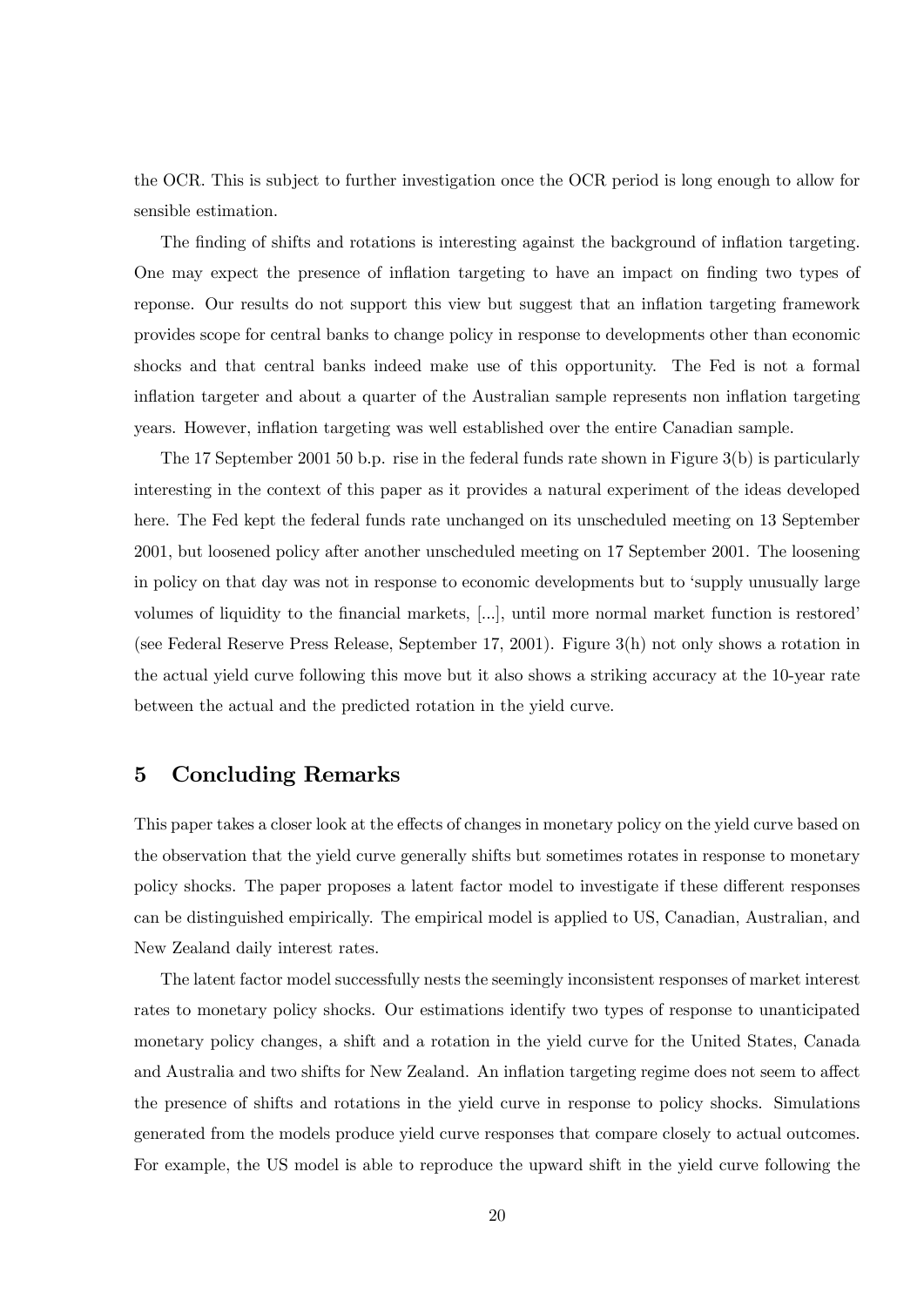22 March 2005 tightening in policy and is also able to reproduce the yield curve rotation following the loosening in policy on 17 September 2001 which was clearly a special case.

The empirical results have important implications. Observed yield curve responses are no longer inconsistent but reveal a regularity that can be extracted empirically. This means that it may be desirable to model monetary policy in a flexible way that allows for different types of monetary policy move.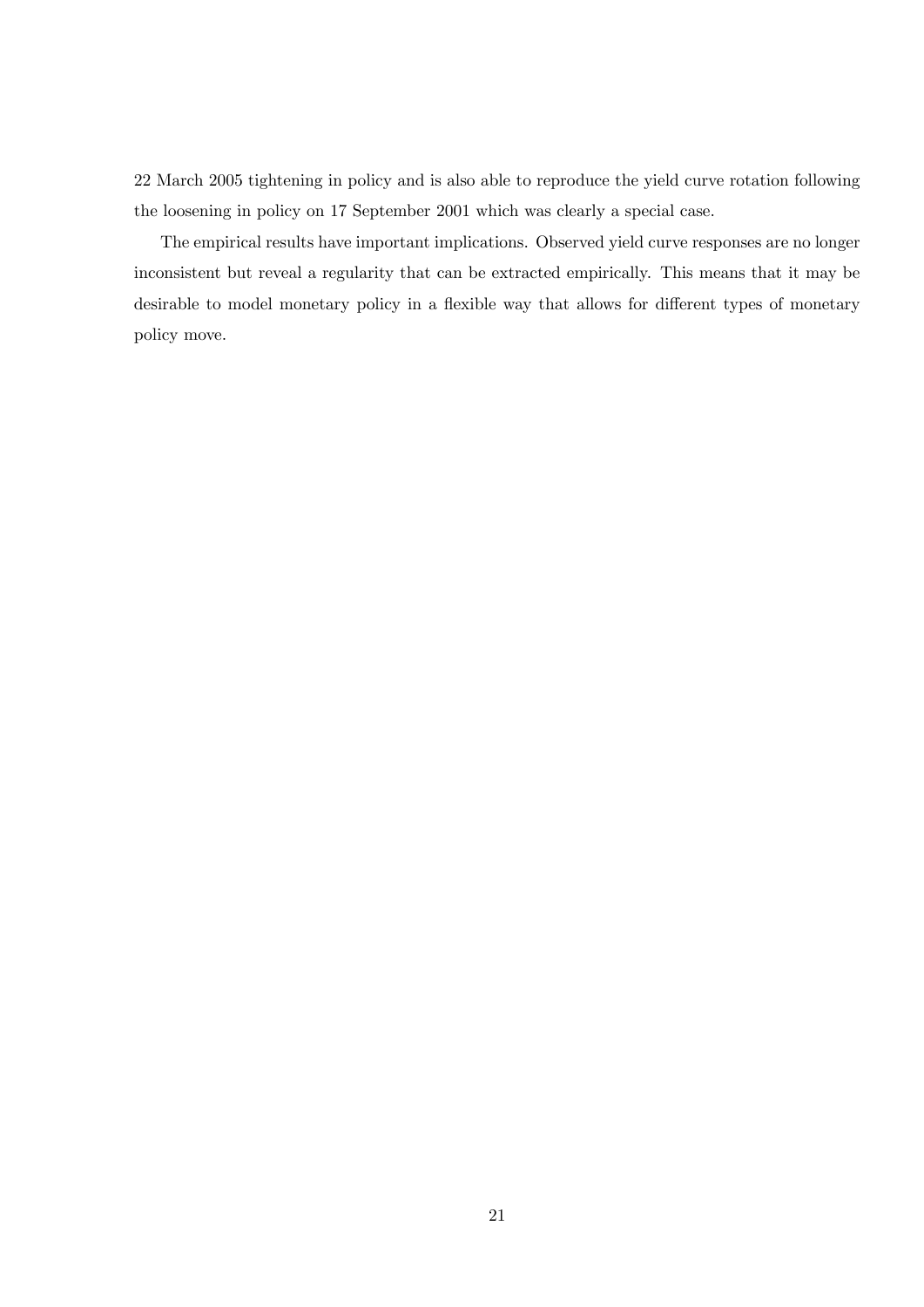## References

- [1] Bagliano, F. C. and C. A. Favero (1998), "Measuring monetary policy with VAR models: An evaluation", European Economic Review, 42(6), 1069—1112.
- [2] Bernanke, B. S. and I. Mihov (1998), "Measuring monetary policy", The Quarterly Journal of Economics, 113(3), 869-902.
- [3] Clarida, R., J. Galí and M. Gertler (2006), "Monetary Policy Rules and Macroeconomic Stability: Evidence and some theory", The Quarterly Journal of Economics, 115(1), 147-180.
- [4] Claus, E. (2006), "Monetary policy in an inflation targeting world: Evidence from the Antipodes", Doctoral Thesis, Australian National University.
- [5] Cochrane, J. H. and M. Piazzesi (2002), "The Fed and interest rates: A high-frequency identification", The American Economic Review, 92(2), 90-95.
- [6] Cook, T. and T. Hahn (1989), "The effect of changes in the federal funds rate target on market interest rates in the 1970s", Journal of Monetary Economics 24(3), 331-351.
- [7] Cox, J. C., J. E. Ingersoll, and S. A. Ross (1985), "A theory of the term structure of interest rates", Econometrica, 53(2), 385—407.
- [8] Craine, R. and V. L. Martin (2007), "International monetary policy surprise spillovers", Journal of International Economics, In Press.
- [9] Cushman, D. O. and T Zha (1997), "Identifying monetary policy in small open economies under flexible exchange rates", Journal of Monetary Economics, 39(3), 433-448.
- [10] Dai, Q. and K. J. Singleton (2000), "Specification analysis of affine term structure models", The Journal of Finance, 55(5), 1943-1878.
- [11] de Brouwer, G. and J. Gilbert (2003), "Monetary policy reaction functions in Australia", The Economic Record, 81(253), 124—134.
- [12] Diebold, F. X., G. D. Rudebusch and S. B. Aruoba (2006), "The macroeconomy and the yield curve: A dynamic latent factor approach", Journal of Econometrics, 131, 309-338.
- [13] Dungey, M. and B. Hayward (2000), "Dating changes in monetary policy in Australia", The Australian Economic Review, 33(3), 281-285.
- [14] Edelberg, W. and D. Marshall (1996), "Monetary policy shocks and long term interest rates", Federal Reserve Bank of Chicago Economic Perspectives, 20(2), 2—28.
- [15] Ellingsen, T. and U. Söderström (2001), "Monetary policy and market interest rates", The American Economic Review, 91(5), 1594-1607.
- [16] Evans, C. L. and D. A. Marshall (1998), "Monetary policy and the term structure of nominal interest rates: Evidence and theory", Carnegie-Rochester Conference Series on Public Policy, 49, 53—111.
- [17] Faust, J., E. T. Swanson and J. H. Wright (2004), "Identifying VARS based on high frequency futures data", Journal of Monetary Economics, 51(6), 1107—1131.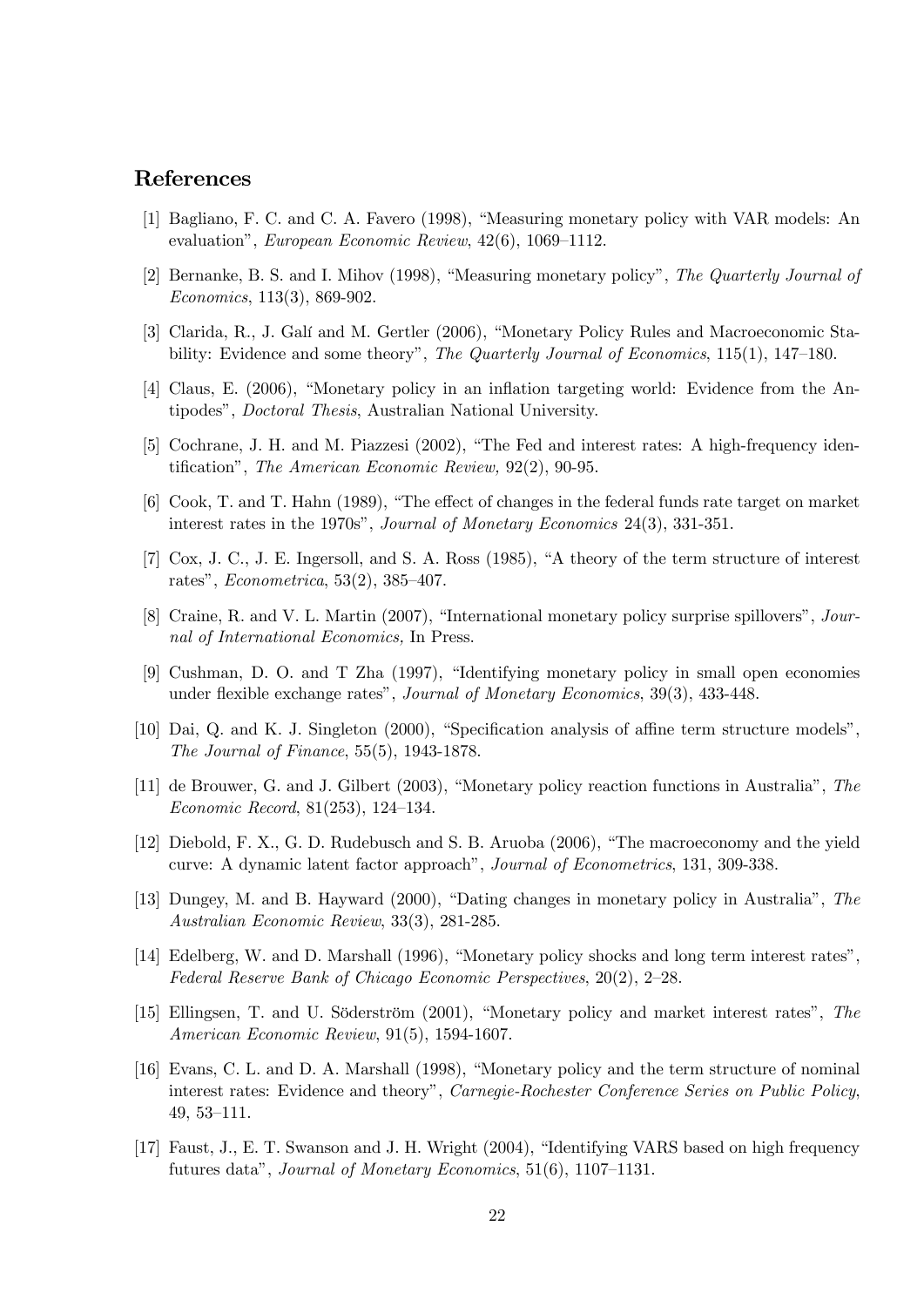- [18] Gruen, D., T. Robinson and A. Stone (2005), "Output gaps in real time: Are they reliable enough to use for monetary policy?" *Economic Record*, 81(252), 6-18.
- [19] Gürkaynak, R. S., B. Sack and E. T. Swanson (2005), "Do actions speak louder than words? The response of asset prices to monetary policy actions and statements" International Journal of Central Banking, 1(1), 55-93.
- [20] Gürkaynak, R. S., B. Sack and E. T. Swanson (2005), "The sensitivity of long-term interest rates to economic news: Evidence and implications for macroeconomic models", The American Economic Review, 95(1), 425—436.
- [21] Guthrie, G. and J. Wright (2000), "Open mouth operations", Journal of Monetary Economics, 46(2), 489-516.
- [22] Hardy, D. C. (1998), "Anticipation and surprises in central bank interest rate policy", International Monetary Fund Staff Papers, 45(4), 647—671.
- [23] Hansen, L. P. (1982), "Large sample properties of generalized method of moments estimators", Econometrica, 50(4), 1029-1054.
- [24] Karagedikli, Ö. and C. Plantier (2005), "Do Multivariate filters have better revision properties: An empirical analysis", Paper presented at the  $11<sup>th</sup>$  International Conference of Computing in Economics and Finance, Washington DC, June 23-25 2005, Society for Computational Economics.
- [25] Kim, C.-J. and C. R. Nelson (2006), "Estimation of a forward-looking monetary policy rule: A time-varying parameter model using ex post data", Journal of Monetary Economics, 53(8), 1949—1966.
- [26] Knez P. J. , R. Litterman and J. Scheinkman (1994), "Explorations into factors explaining money market returns", The Journal of Finance, 49(5), 1861-1882.
- [27] Kuttner, K. N. (2001), "Monetary policy surprises and interest rates: Evidence from the fed funds futures market", Journal of Monetary Economics, 47(3), 523—544.
- [28] Lafrance, R. (2000), "Background Paper: The monetary frameworks of four inflationtargeting countries", Paper circulated as background to the round-table discussion on international experiences with inflation targets at the Bank of Canada Conference entitled: Price Stability and the Long-Run Target for Monetary Policy, June 2000, http://www.bankofcanada.ca/en/conference/con2000/cn2000e-1.html.
- [29] Owyang, M. T. and G. Ramey (2004), "Regime switching and monetary policy measurement", Journal of Monetary Economics, 51(8), 1577—1597.
- [30] Peersman, G. (2002), "Monetary policy and long term interest rates in Germany", Economic Letters, 77(2), 271—277.
- [31] Ragan, C. (2005), "The road ahead for Canadian inflation targeting" Paper presented at the Bank of Canada 2005 Conference entitled: Issues in Inflation Targeting, 28-29 April 2005, http://www.bank-banquecanada.ca/fr/document\_colloque/colloque\_economique2005/pdf/road.pdf.